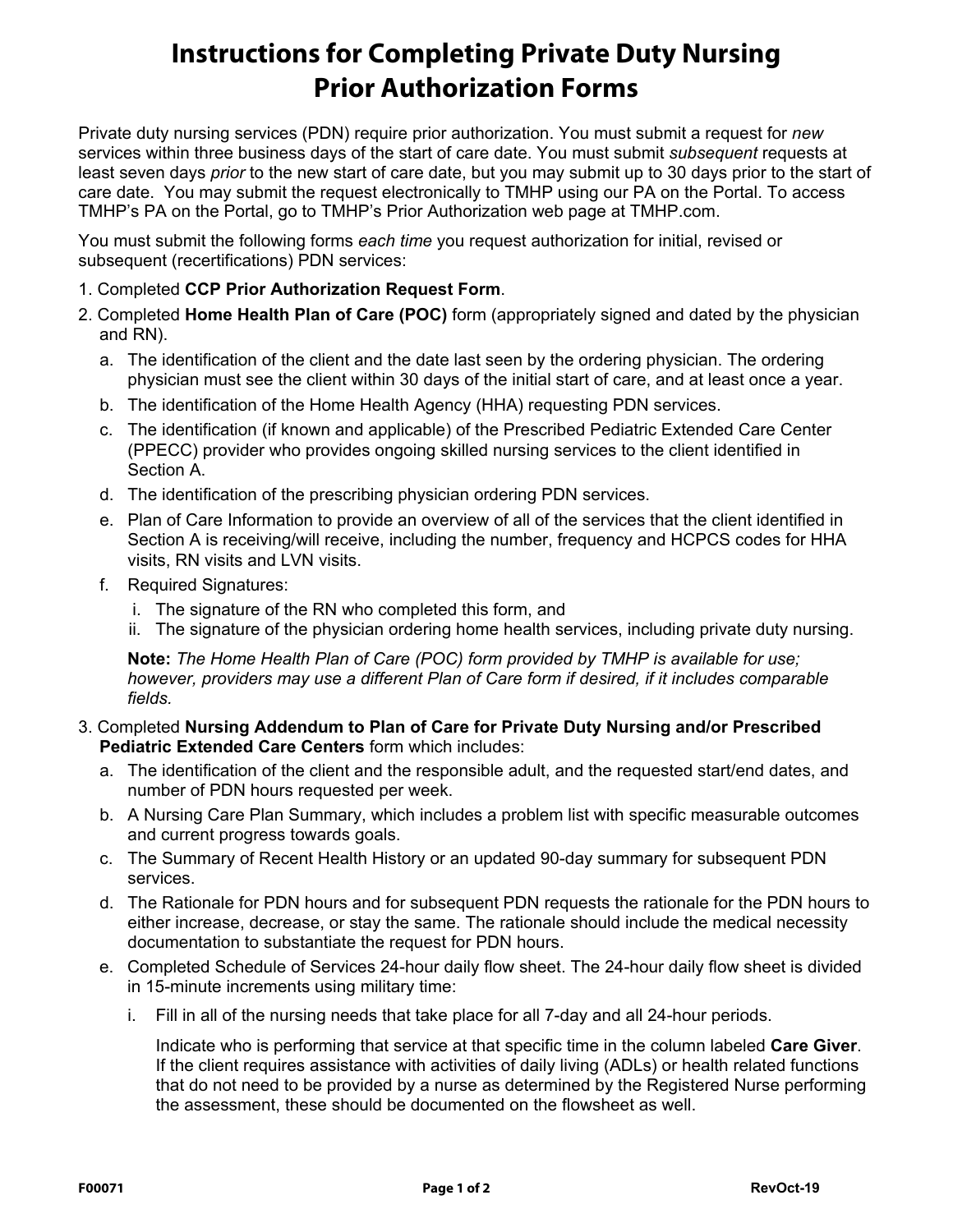# **Instructions for Completing Private Duty Nursing Prior Authorization Forms**

- ii. Please note that some 15-minute time slots will have no nursing activity and some nursing needs may take more than 15 minutes to accomplish. Please complete these activities accordingly on the form.
- iii. All nursing activities should be included on the 24-hour schedule. All non-nursing activities that are provided by a qualified aide must be included on the 24-hour schedule.
- iv. Medical abbreviations may be used on the 24-hour schedule. Examples of acceptable abbreviations are listed on page 2 of the Nursing Addendum to Plan of Care for Private Duty Nursing and/or Prescribed Pediatric Extended Care Centers form.
- f. The Acknowledgements indicates all pages of the addendum were completed and reviewed with the client/parent/guardian and physician prior to obtaining their dated signatures, client/responsible adult has provided written consent to the treatment, the client has identified contingency and discharge plans as well as acknowledging the other statements in that section.
- g. The Acknowledgement of Coordination of Approved Skilled Nursing Hours is applicable for when the Schedule of Services 24-hour daily flow sheet includes skilled nursing services provided by a PDN and a Prescribed Pediatric Extended Care Center (PPECC). By signing this form you are acknowledging that the client/responsible adult understands:
	- i. PDN and PPECC services are both considered skilled nursing services;
	- ii. Subsequent approval of either PDN or PPECC services will not increase the number of approved skilled nursing hours unless there is a documented change in the client's medical condition;
	- iii. Upon subsequent approval of PDN or PPECC services the provider who submitted the initial prior authorization request that established the number of authorized skilled nursing hours will have their authorized hours reduced; and
	- iv. The number of authorized skilled nursing hours will not increase unless a revised prior authorization request is submitted to TMHP and approved.
- 4. For extended 6-month authorizations, the **THSteps-CCP Prior Authorization Private Duty Nursing 6-Month Authorization** form must also be completed.

*Note: Requests received without the required information mentioned above will be placed in pending status until a complete request has been received or timeframe guidelines have exhausted.* 

For additional information, please refer to the "Private Duty Nursing (CCP)" section of the Home Health Nursing and Private Duty Nursing Services Handbook in the *Texas Medicaid Provider Procedures Manual.*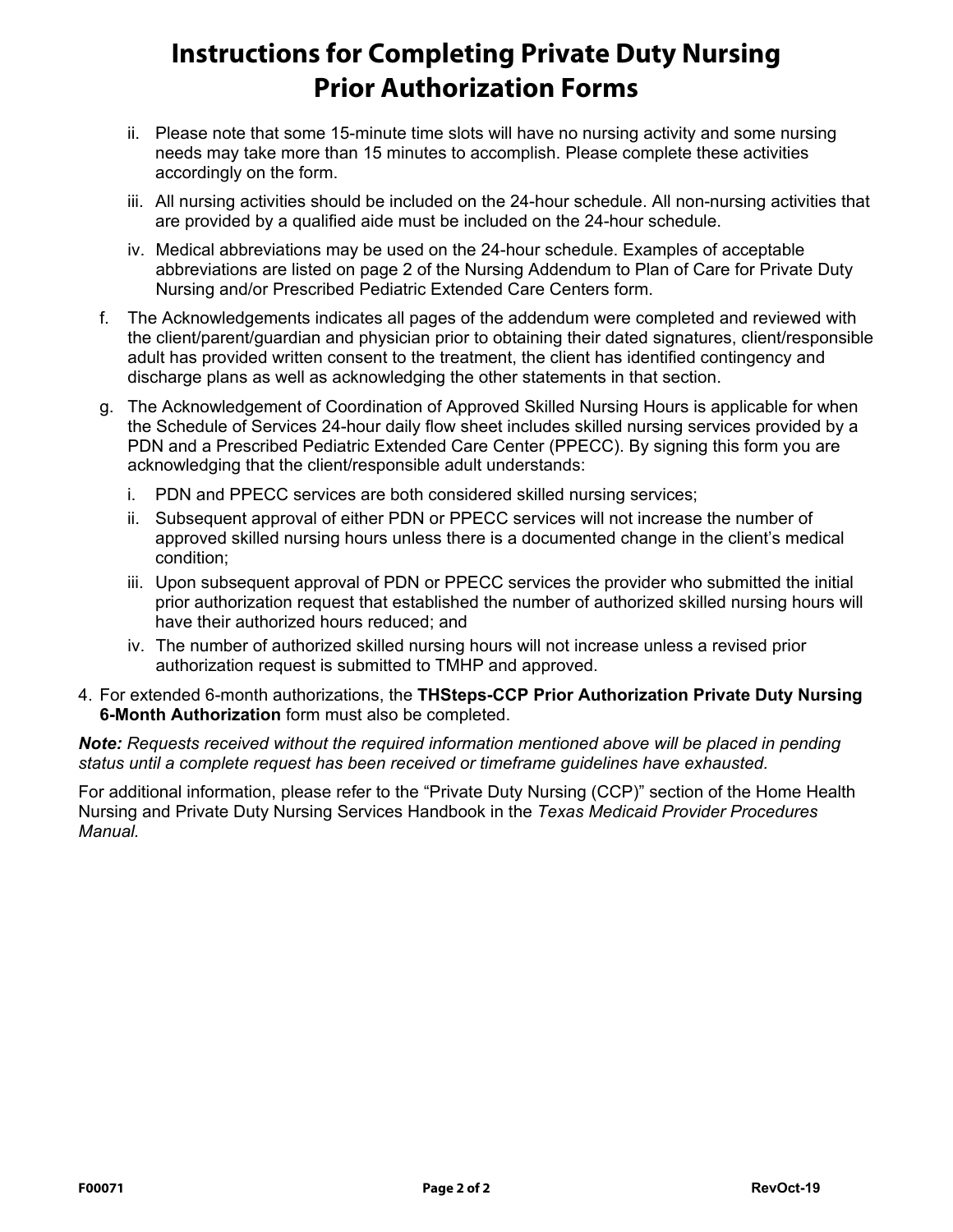# **CCP Prior Authorization Request Form Instructions**

### **General Instructions**

**General Instructions**  This form must be completed and signed as outlined in the instructions below before the prior authorization is submitted to TMHP.

Either the requesting Medicaid provider or the prescribing physician may initiate the form. The completed form with the original dated signature must be retained by the prescribing physician in the client's medical record. A copy of the signed and dated form must be maintained by the requesting provider in the client's medical record. The form is subject to retrospective review.

The Medicaid provider or prescribing physician may complete the following sections:

- Request for Services check boxes
- Section A: Client Information
- Section B: Provider/Supplier/Vendor/Qualified Rehabilitation Professional (QRP) Information
- Section E: Dates of Service and Healthcare Common Procedure Coding System (HCPCS) Procedure Codes

The prescribing physician must complete the following sections:

- Section D: Diagnosis and Medical Necessity of Requested Services
- Section F: Primary Practitioner's Certifications

### **All fields must be filled out completely.**

**The Check the appropriate type of service being requested. Only one box may be selected.** 

|  | Request for: $\boxtimes$ DME $\Box$ Supplies |  |  | $\Box$ Private Duty Nursing | $\Pi$ $\square$ PPECC $\parallel$ $\square$ | □ Inpatient Rehabilitation | Other |
|--|----------------------------------------------|--|--|-----------------------------|---------------------------------------------|----------------------------|-------|
|--|----------------------------------------------|--|--|-----------------------------|---------------------------------------------|----------------------------|-------|

### **Section A: Client Information**

Enter the client's name, Medicaid number, and date of birth as indicated on the Texas Medicaid eligibility card or form.

| Client Name (Last, First, MI): Jane Doe |                   |    |  |
|-----------------------------------------|-------------------|----|--|
| Medicaid Number: 987654321              | Date of Birth: 01 | 01 |  |

Enter the name, telephone, fax number, address, TPI, and NPI of the Medicaid Provider who will be providing the requested service or benefit. If requesting a wheeled mobility system, enter the QRP's name, TPI, and NPI.

| Name: ABC DME Company                         |                       | Telephone: 123-555-1234<br>Fax Number: 123-555-2345 |  |                      |  |  |                   |
|-----------------------------------------------|-----------------------|-----------------------------------------------------|--|----------------------|--|--|-------------------|
| Address: 123 Street, Somewhere, TX 12345-1234 |                       |                                                     |  |                      |  |  |                   |
| NPI: 1234567891<br>TPI: 1234567-01            |                       |                                                     |  | Taxonomy: 123XX4567X |  |  | Benefit Code: XXX |
| QRP Name: B. Provider                         | ORP TPI: 987321654-01 |                                                     |  | ORP NPI: 1212121212  |  |  |                   |

**Section C: Type of Request**  Check the appropriate box for the type of authorization being requested. If the request is for a revision to an existing authorization, the requested end date cannot extend beyond the original authorization's end date. Provide an explanation for the revision in the space provided.

| $\boxtimes$ Initial / New Client | Requested Start Date: 01 / 01 / 17 | Requested End Date: 03 / 31 / 17                                  |
|----------------------------------|------------------------------------|-------------------------------------------------------------------|
| $\Box$ Recertification           | <b>Requested Start Date:</b>       | Requested End Date:                                               |
| $\Box$ Revision*                 | <b>Revised Start Date:</b>         | End Date:<br>(Cannot extend beyond current authorization period.) |
| * Reason for Revision:           |                                    |                                                                   |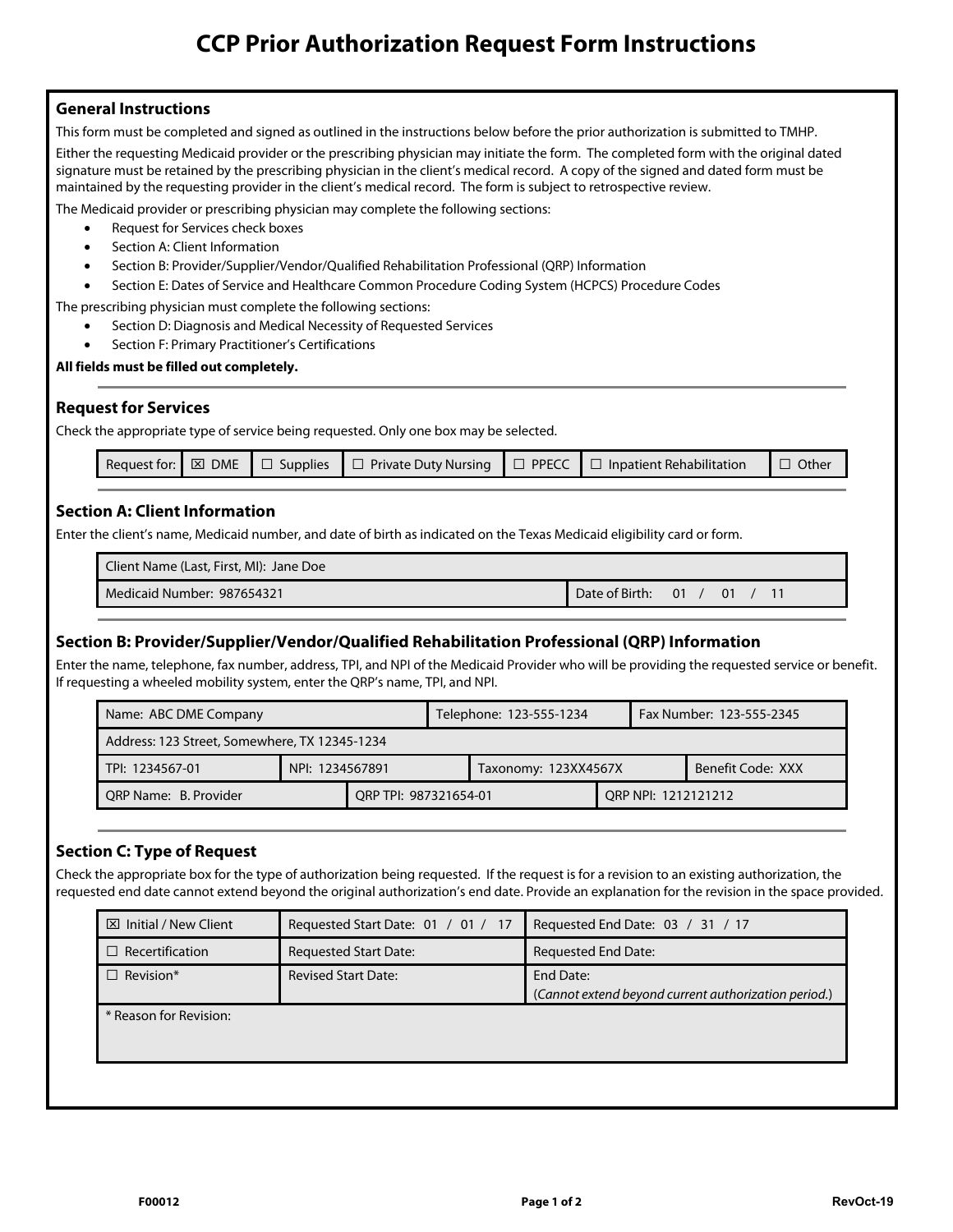# **Section D: Diagnosis and Medical Necessity of Requested Services**

**Initial and Recertification.**  The prescribing physician must include a valid diagnosis code (the code used below is for example only) with a brief description and complete justification for determination of medical necessity for the requested items or services. If applicable, the prescribing physician should include the client's height/weight, wound/stage/dimensions, and functional/mobility, or any other documentation to support the medical necessity.

Diagnosis code I1XXX - The patient has malignant hypertension and requires 24-hour monitoring of their blood pressure to confirm diagnosis and regulate medication. The client has been hospitalized twice in the last 6 months (11/02/16 and 12/15/16) for hypertension. The client's symptoms are (list symptoms), and the initial evaluation showed (add description). The patient needs to monitor and record blood pressure once every hour and cannot tolerate a manual device (bruises easily).

**Exection Execution Execution Exercice Service for From:**<br>Enter the From: and To: dates of service for requested services.

| Dates of Service | From: | $0^{\circ}$<br>01 | lo: | ~~<br>$\sim$<br>צו<br>ັບ<br>- |
|------------------|-------|-------------------|-----|-------------------------------|
|                  |       |                   |     |                               |

Enter the appropriate and most specific HCPCS code (the code used below if for example only), the appropriate modifier (if required), and brief description of the requested item or service.

Enter the appropriate quantity and frequency based on the physician's prescription.

Enter the AWP or MSRP for DME or supplies that have no maximum fee listed in the Texas Medicaid Fee Schedule.

If the item requested is beyond the quantity limit or a custom item, additional documentation must be provided to support determination of medical necessity.

| <b>HCPCS Code</b>                                           | <b>Brief Description of Requested Services</b>       | Quantity/Frequency | <b>Retail Price</b> |  |  |  |  |
|-------------------------------------------------------------|------------------------------------------------------|--------------------|---------------------|--|--|--|--|
| A9XXX/U1                                                    | Rental of blood pressure monitoring device automatic | $1/m$ onth         | \$40.00             |  |  |  |  |
|                                                             |                                                      |                    |                     |  |  |  |  |
| <b>Note:</b> HCPCS codes and descriptions must be provided. |                                                      |                    |                     |  |  |  |  |

# **Section F: Primary Practitioner's Certifications**

**To be completed by the prescribing physician.**  The prescribing physician must sign and date the form and print or type physician name. By signing Section F, the prescribing physician certifies the following:

- For DME and/or medical supplies the client is under 21 years of age and the DME and/or medical supplies are appropriate and can safely be used by the client when used as prescribed.
- For Private Duty Nursing, the client is under 21 years of age and the client's medical condition is sufficiently stable to permit safe delivery of private duty nursing as described in the plan of care.
- For PPECC Services, the client is under 21 years of age and the client's medical condition is sufficiently stable to permit safe delivery of PPECC services as described in the PPECC plan of care.

The prescribing physician's TPI (if a Texas Medicaid provider), NPI, and license number must be documented. Physicians must indicate their professional license number. If the prescribing physician is out of state, the physician must provide the license number and state of professional licensure. Texas Medicaid TPI and unique physician identifier number (UPIN) numbers are not acceptable as licensure.

*Note:* Signatures from chiropractors and doctors of philosophy (PhDs) will not be accepted. Certified nurse midwife (CNM), clinical nurse specialist (CNS), nurse practitioner (NP), and physician assistant (PA) providers may sign on behalf of the physician for private duty nursing, physical, occupational, and speech therapy services when the physician delegates this authority. Signature stamps and date stamps are not acceptable.

| Signature of prescribing physician:                                                                                                                                                                                                                                                                                                                                                                                                                                                  | Date:           |                         |  |  |  |  |
|--------------------------------------------------------------------------------------------------------------------------------------------------------------------------------------------------------------------------------------------------------------------------------------------------------------------------------------------------------------------------------------------------------------------------------------------------------------------------------------|-----------------|-------------------------|--|--|--|--|
| $\textbf{John Smith}^{{\texttt{Digit} }{\texttt{D}}}_{\texttt{name=plamsmit}^{\texttt{Object}}} \mathbf{Smit}^{{\texttt{Digit} }{\texttt{D}}}_{\texttt{name=plamsmit}^{\texttt{D}} \texttt{Object}} \mathbf{Sant}^{{\texttt{D}}{\texttt{D}}{\texttt{C}} \texttt{C}}_{\texttt{name=plamsmit}^{\texttt{D}} \texttt{Object}} \mathbf{Sant}^{{\texttt{D}}{\texttt{C}}{\texttt{C}} \texttt{C}} \mathbf{S}^{{\texttt{D}}{\texttt{C}} \texttt{C}} \mathbf{S}^{{\texttt{D}}{\$<br>12/01/2016 |                 |                         |  |  |  |  |
| Printed or typed name of physician:<br>John Smith                                                                                                                                                                                                                                                                                                                                                                                                                                    |                 |                         |  |  |  |  |
| TPI: 7654321-02                                                                                                                                                                                                                                                                                                                                                                                                                                                                      | NPI: 1234567891 | License Number: TX12345 |  |  |  |  |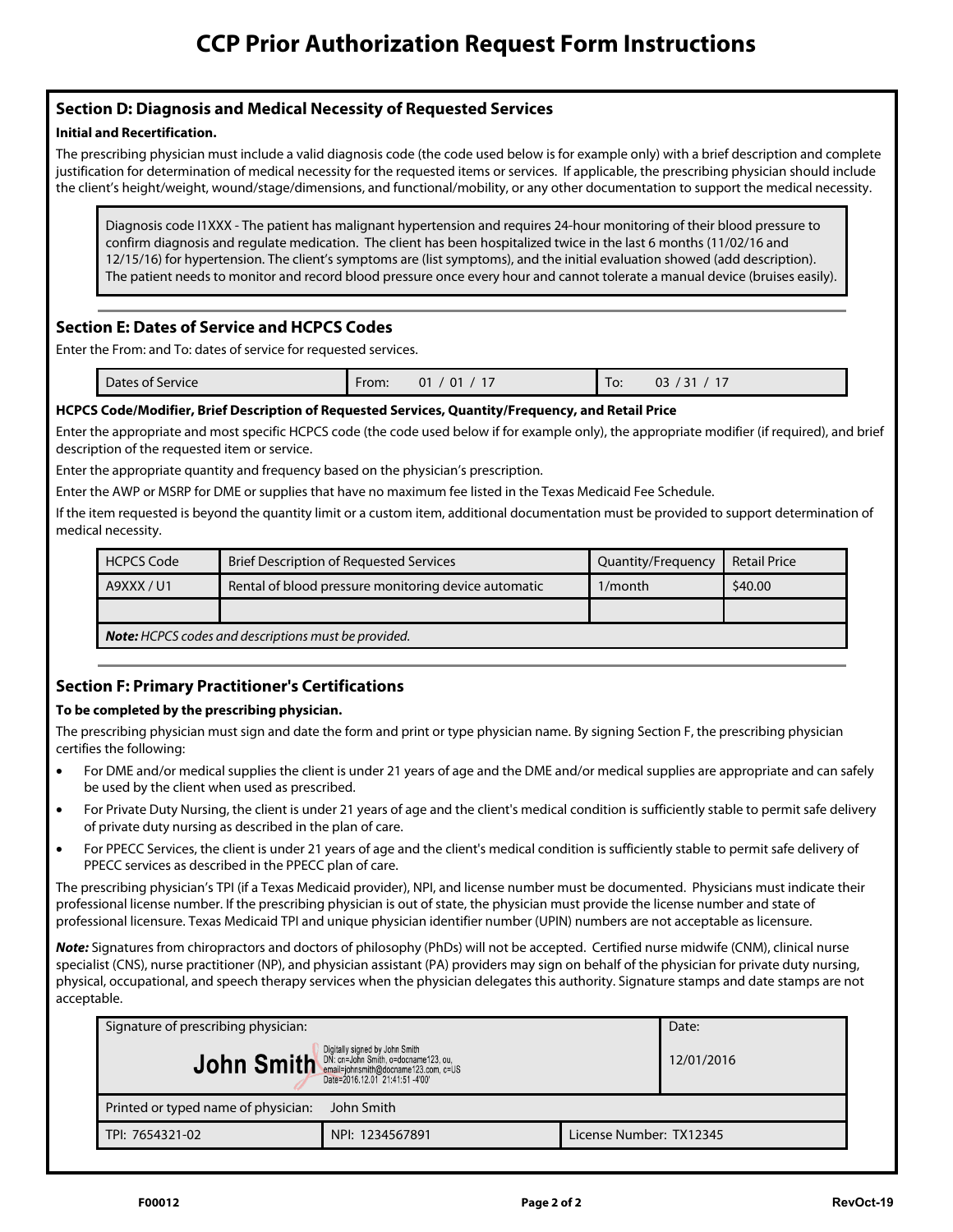**CCP Prior Authorization Request Form** Submit your prior authorization using TMHP's PA on the Portal and receive request decisions more quickly than faxed requests. With PA on the Portal, documents will be immediately received by the PA Department, resulting in a quicker decision. Fax requests have to be scanned and data entered before the PA Department receives them, which takes up to 24 hours. To access PA on the Portal, go to www.tmhp.com, click on "Providers," then "Prior Authorization" from the left hand menu. Then click "PA on the Portal" from the left hand menu and enter your TMHP Portal account user name and password. To submit by fax, send to 1-512-514-4212.

**Note:** If any portion of this form is incomplete, it may result in your prior authorization request being pended for additional information.

### **Prior Authorization Request Submitter Certification Statement**

I certify and affirm that I am either the Provider, or have been specifically authorized by the Provider (hereinafter "Prior Authorization Request Submitter") to submit this prior authorization request.

The Provider and Prior Authorization Request Submitter certify and affirm under penalty of perjury that they are personally acquainted with the information supplied on the prior authorization form and any attachments or accompanying information, and that it constitutes true, correct, complete and accurate information; does not contain any misrepresentations; and does not fail to include any information that might be deemed relevant or pertinent to the decision on which a prior authorization for payment would be made.

The Provider and Prior Authorization Request Submitter certify and affirm under penalty of perjury that the information supplied on the prior authorization form and any attachments or accompanying information was made by a person with knowledge of the act, event, condition, opinion, or diagnosis recorded; is kept in the ordinary course of business of the Provider; is the original or an exact duplicate of the original; and is maintained in the individual patient's medical record in accordance with the Texas Medicaid Provider Procedures Manual (TMPPM).

The Provider and Prior Authorization Request Submitter certify and affirm that they understand and agree that prior authorization is a condition of reimbursement and is not a guarantee of payment.

The Provider and Prior Authorization Request Submitter understand that payment of claims related to this prior authorization will be from Federal and State funds, and that any false claims, statements or documents, concealment of a material fact, or omitting relevant or pertinent information may constitute fraud and may be prosecuted under applicable federal and/or State laws. The Provider and Prior Authorization Request Submitter understand and agree that failure to provide true and accurate information, omit information, or provide notice of changes to the information previously provided may result in termination of the provider's Medicaid enrollment and/or personal exclusion from Texas Medicaid.

The Provider and Prior Authorization Request Submitter certify, affirm and agree that by checking "We Agree" that they have read and understand the Prior Authorization Agreement requirements as stated in the relevant Texas Medicaid Provider Procedures Manual and they agree and consent to the Certification above and to the Texas Medicaid & Healthcare Partnership (TMHP) Terms and Conditions.

**□** We Agree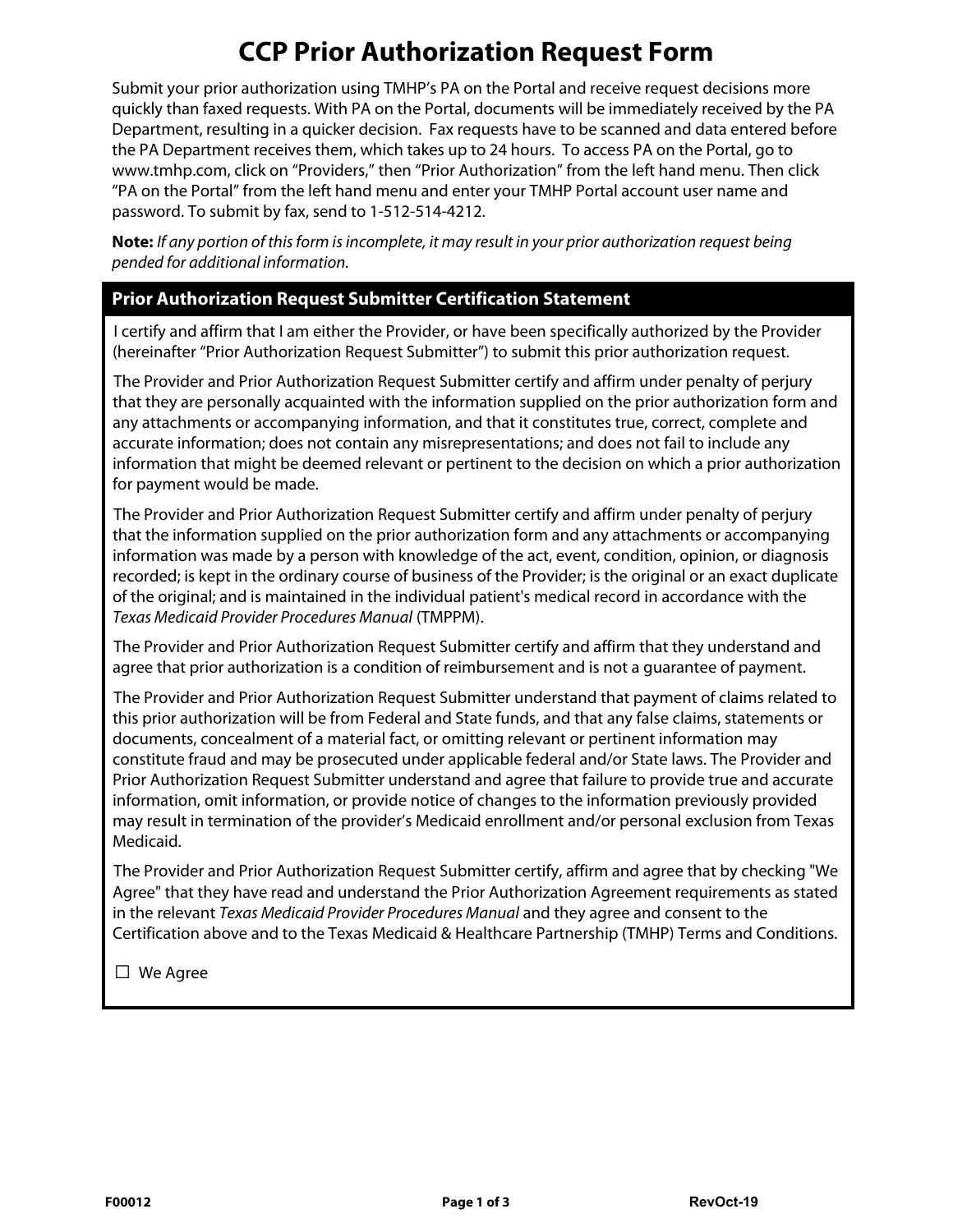# **CCP Prior Authorization Request Form**

| <b>Request for:</b>                                                                    | $\Sigma$ DME      | $\Box$ Supplies                                |       | $\Box$ Private Duty Nursing<br>$\square$ PPECC                                      |  |                | $\Box$ Inpatient Rehabilitation | $\Box$ Other                                         |                     |
|----------------------------------------------------------------------------------------|-------------------|------------------------------------------------|-------|-------------------------------------------------------------------------------------|--|----------------|---------------------------------|------------------------------------------------------|---------------------|
| <b>A: Client Information</b>                                                           |                   |                                                |       |                                                                                     |  |                |                                 |                                                      |                     |
| Client Name (Last, First, M.I.):                                                       |                   |                                                |       |                                                                                     |  |                |                                 |                                                      |                     |
| <b>Medicaid Number:</b>                                                                |                   |                                                |       |                                                                                     |  | Date of Birth: |                                 |                                                      |                     |
|                                                                                        |                   |                                                |       | B: Provider/Supplier/Vendor/Qualified Rehabilitation Professional (QRP) Information |  |                |                                 |                                                      |                     |
| Fax Number:<br>Telephone:<br>Name:                                                     |                   |                                                |       |                                                                                     |  |                |                                 |                                                      |                     |
| Address:                                                                               |                   |                                                |       |                                                                                     |  |                |                                 |                                                      |                     |
| TPI:                                                                                   | NPI:<br>Taxonomy: |                                                |       |                                                                                     |  |                |                                 | <b>Benefit Code:</b>                                 |                     |
| QRP Name:                                                                              |                   |                                                |       | <b>QRP TPI:</b>                                                                     |  |                | QRP NPI:                        |                                                      |                     |
| <b>C: Type of Request</b>                                                              |                   |                                                |       |                                                                                     |  |                |                                 |                                                      |                     |
| $\Box$ Initial / New Client                                                            |                   | Requested Start Date:                          |       |                                                                                     |  |                | Requested End Date:             |                                                      |                     |
| $\Box$ Recertification                                                                 |                   | Requested Start Date:                          |       |                                                                                     |  |                | Requested End Date:             |                                                      |                     |
| $\Box$ Revision*                                                                       |                   | <b>Revised Start Date:</b>                     |       |                                                                                     |  | End Date:      |                                 | (Cannot extend beyond current authorization period.) |                     |
| * Reason for Revision:                                                                 |                   |                                                |       |                                                                                     |  |                |                                 |                                                      |                     |
| D: Diagnosis and Medical Necessity of Requested Services (Initial and Recertification) |                   |                                                |       |                                                                                     |  |                |                                 |                                                      |                     |
| Dates of Service:                                                                      |                   | <b>E: Dates of Service and HCPCS Code</b>      |       |                                                                                     |  |                |                                 |                                                      |                     |
| <b>HCPCS Code/Modifier</b>                                                             |                   | <b>Brief Description of Requested Services</b> | From: |                                                                                     |  | To:            | Quantity/Frequency              |                                                      | <b>Retail Price</b> |
|                                                                                        |                   |                                                |       |                                                                                     |  |                |                                 |                                                      |                     |
|                                                                                        |                   |                                                |       |                                                                                     |  |                |                                 |                                                      |                     |
|                                                                                        |                   |                                                |       |                                                                                     |  |                |                                 |                                                      |                     |
|                                                                                        |                   |                                                |       |                                                                                     |  |                |                                 |                                                      |                     |
|                                                                                        |                   |                                                |       |                                                                                     |  |                |                                 |                                                      |                     |
|                                                                                        |                   |                                                |       |                                                                                     |  |                |                                 |                                                      |                     |
|                                                                                        |                   |                                                |       |                                                                                     |  |                |                                 |                                                      |                     |
|                                                                                        |                   |                                                |       |                                                                                     |  |                |                                 |                                                      |                     |
|                                                                                        |                   |                                                |       |                                                                                     |  |                |                                 |                                                      |                     |
|                                                                                        |                   |                                                |       |                                                                                     |  |                |                                 |                                                      |                     |
| Note: HCPCS codes and descriptions must be provided.                                   |                   |                                                |       |                                                                                     |  |                |                                 |                                                      |                     |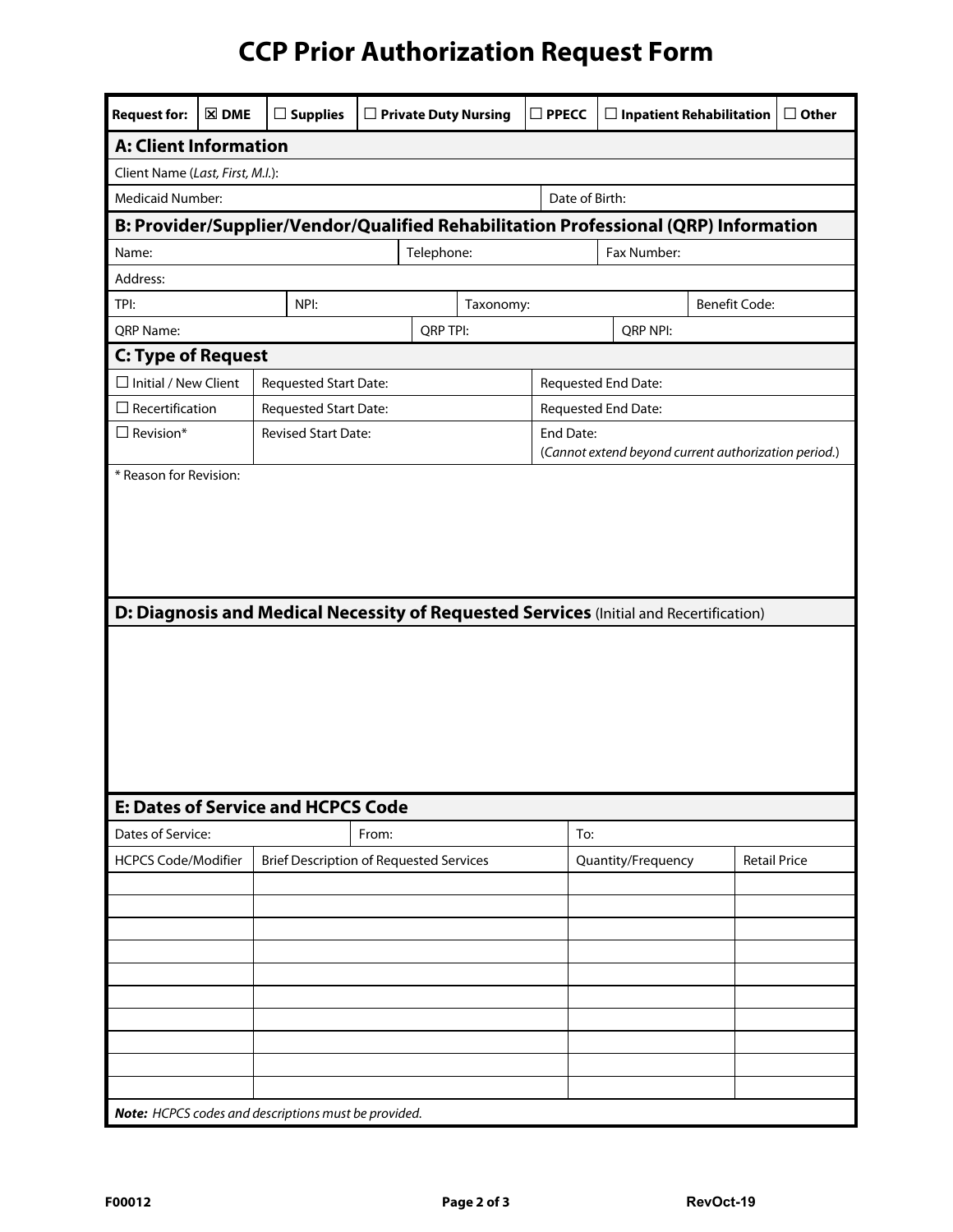# **CCP Prior Authorization Request Form**

| <b>F: Primary Practitioner's Certifications</b> (To be completed by the prescribing practitioner)                                                       |                                                                                                   |  |              |  |  |  |  |
|---------------------------------------------------------------------------------------------------------------------------------------------------------|---------------------------------------------------------------------------------------------------|--|--------------|--|--|--|--|
| By prescribing the identified DME and/or medical supplies, I certify:                                                                                   |                                                                                                   |  |              |  |  |  |  |
| The client is under 21 years of age AND<br>$\bullet$                                                                                                    |                                                                                                   |  |              |  |  |  |  |
|                                                                                                                                                         | The prescribed items are appropriate and can safely be used by the client when used as prescribed |  |              |  |  |  |  |
| By prescribing Private Duty Nursing, I certify:                                                                                                         |                                                                                                   |  |              |  |  |  |  |
| The client is under 21 years of age AND                                                                                                                 |                                                                                                   |  |              |  |  |  |  |
| The client's medical condition is sufficiently stable to permit safe delivery of private duty nursing as<br>described in the plan of care.              |                                                                                                   |  |              |  |  |  |  |
| By prescribing PPECC services, I certify:                                                                                                               |                                                                                                   |  |              |  |  |  |  |
| The client is under 21 years of age AND<br>٠                                                                                                            |                                                                                                   |  |              |  |  |  |  |
| The client's medical condition is sufficiently stable to permit safe delivery of PPECC services as described in<br>$\bullet$<br>the PPECC plan of care. |                                                                                                   |  |              |  |  |  |  |
|                                                                                                                                                         | Signature of prescribing physician:<br>Date:                                                      |  |              |  |  |  |  |
|                                                                                                                                                         |                                                                                                   |  |              |  |  |  |  |
|                                                                                                                                                         |                                                                                                   |  |              |  |  |  |  |
| Printed or typed name of physician:                                                                                                                     |                                                                                                   |  |              |  |  |  |  |
| TPI:                                                                                                                                                    | NPI:                                                                                              |  | License No.: |  |  |  |  |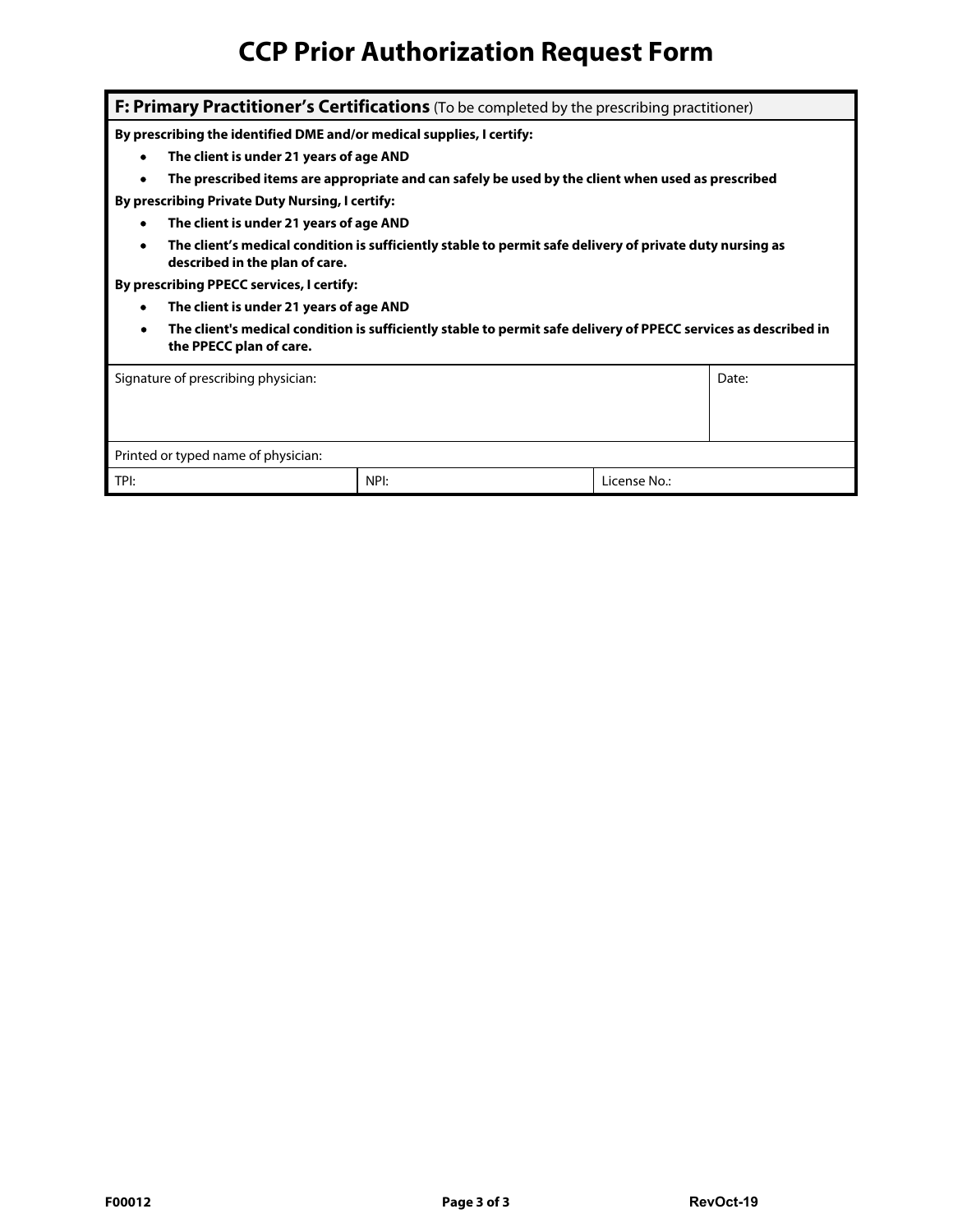# Home Health Plan of Care (POC) Instructions

| Use the guidelines below in filling out the Home Health Plan of Care (POC) form.                                                                                               |                                                                                                                                                                                                                                                               |  |  |  |  |  |
|--------------------------------------------------------------------------------------------------------------------------------------------------------------------------------|---------------------------------------------------------------------------------------------------------------------------------------------------------------------------------------------------------------------------------------------------------------|--|--|--|--|--|
| <b>Section A: Client Information</b>                                                                                                                                           |                                                                                                                                                                                                                                                               |  |  |  |  |  |
| Client's name                                                                                                                                                                  | Last name, first name, middle initial                                                                                                                                                                                                                         |  |  |  |  |  |
| Date of birth                                                                                                                                                                  | Date of birth given by month, day and year                                                                                                                                                                                                                    |  |  |  |  |  |
| Date last seen by doctor                                                                                                                                                       | Client must be seen by a physician within 30 days of the initial start of care and at least once<br>every 6 months thereafter unless a diagnosis has been established by the physician and the client<br>is currently undergoing physician care and treatment |  |  |  |  |  |
| Medicaid number                                                                                                                                                                | Nine-digit number from client's current Medicaid identification card                                                                                                                                                                                          |  |  |  |  |  |
|                                                                                                                                                                                | Section B: Home Health Agency (HHA) Information                                                                                                                                                                                                               |  |  |  |  |  |
| Name                                                                                                                                                                           | Name of Home Health agency                                                                                                                                                                                                                                    |  |  |  |  |  |
| License number                                                                                                                                                                 | Medical license number issued by the state of Texas                                                                                                                                                                                                           |  |  |  |  |  |
| Address                                                                                                                                                                        | Agency address given by street, city, state, and ZIP Code                                                                                                                                                                                                     |  |  |  |  |  |
| Telephone                                                                                                                                                                      | Area code and telephone number of agency                                                                                                                                                                                                                      |  |  |  |  |  |
| <b>TPI</b>                                                                                                                                                                     | Texas Provider Identifier number (9-digit) of agency                                                                                                                                                                                                          |  |  |  |  |  |
| <b>NPI</b>                                                                                                                                                                     | National Provider Identifier number (10-digit) of agency                                                                                                                                                                                                      |  |  |  |  |  |
| Taxonomy                                                                                                                                                                       | Ten-character Taxonomy code showing service type, classification, and specialization of the<br>medical service provided by the agency                                                                                                                         |  |  |  |  |  |
| <b>DME TPI</b>                                                                                                                                                                 | Texas Provider Identifier number (9-digit) of agency DME                                                                                                                                                                                                      |  |  |  |  |  |
| <b>Benefit Code</b>                                                                                                                                                            | Code identifying state program for the service provided                                                                                                                                                                                                       |  |  |  |  |  |
| Section C: Prescribed Pediatric Extended Care Center (PPECC) Provider Information<br>(If known, Home Health Agency to complete this section if client receives PPECC services) |                                                                                                                                                                                                                                                               |  |  |  |  |  |
| Name                                                                                                                                                                           | Name of PPECC provider                                                                                                                                                                                                                                        |  |  |  |  |  |
| Fax number                                                                                                                                                                     | Number that the PPECC provider can be reached by fax                                                                                                                                                                                                          |  |  |  |  |  |
| Telephone                                                                                                                                                                      | Area code and telephone number of PPECC provider                                                                                                                                                                                                              |  |  |  |  |  |
| Address                                                                                                                                                                        | Provider mailing address (street, city, state, and ZIP Code)                                                                                                                                                                                                  |  |  |  |  |  |
| <b>TPI</b>                                                                                                                                                                     | Texas Provider Identifier number (9-digit)                                                                                                                                                                                                                    |  |  |  |  |  |
| <b>NPI</b>                                                                                                                                                                     | National Provider Identifier number (10-digit)                                                                                                                                                                                                                |  |  |  |  |  |
| PPECC Hours of Operation                                                                                                                                                       | Provide the PPECC's hours of operation for client services, including time zone. For example,<br>7 a.m. – 7 p.m., Central                                                                                                                                     |  |  |  |  |  |
|                                                                                                                                                                                | <b>Section D: Physician Information</b>                                                                                                                                                                                                                       |  |  |  |  |  |
| Name                                                                                                                                                                           | Name of Physician                                                                                                                                                                                                                                             |  |  |  |  |  |
| License number                                                                                                                                                                 | Physician's medical license number issued by the state of Texas                                                                                                                                                                                               |  |  |  |  |  |
| Telephone                                                                                                                                                                      | Area code and telephone number of physician                                                                                                                                                                                                                   |  |  |  |  |  |
| <b>TPI</b>                                                                                                                                                                     | Texas Provider Identifier number (9-digit) of physician                                                                                                                                                                                                       |  |  |  |  |  |
| <b>NPI</b>                                                                                                                                                                     | National Provider Identifier number (10-digit) of physician                                                                                                                                                                                                   |  |  |  |  |  |
|                                                                                                                                                                                | <b>Section E: Plan of Care Information</b>                                                                                                                                                                                                                    |  |  |  |  |  |
| <b>Status</b>                                                                                                                                                                  | Indicate with a check mark if POC is for a new client, extension (services need to be extended for<br>an additional 60 day period) or a revised request                                                                                                       |  |  |  |  |  |
| Original SOC date                                                                                                                                                              | First date of service in this 365 day benefit period                                                                                                                                                                                                          |  |  |  |  |  |
| Revised request effective<br>date                                                                                                                                              | Date revised services, supplies or DME became effective                                                                                                                                                                                                       |  |  |  |  |  |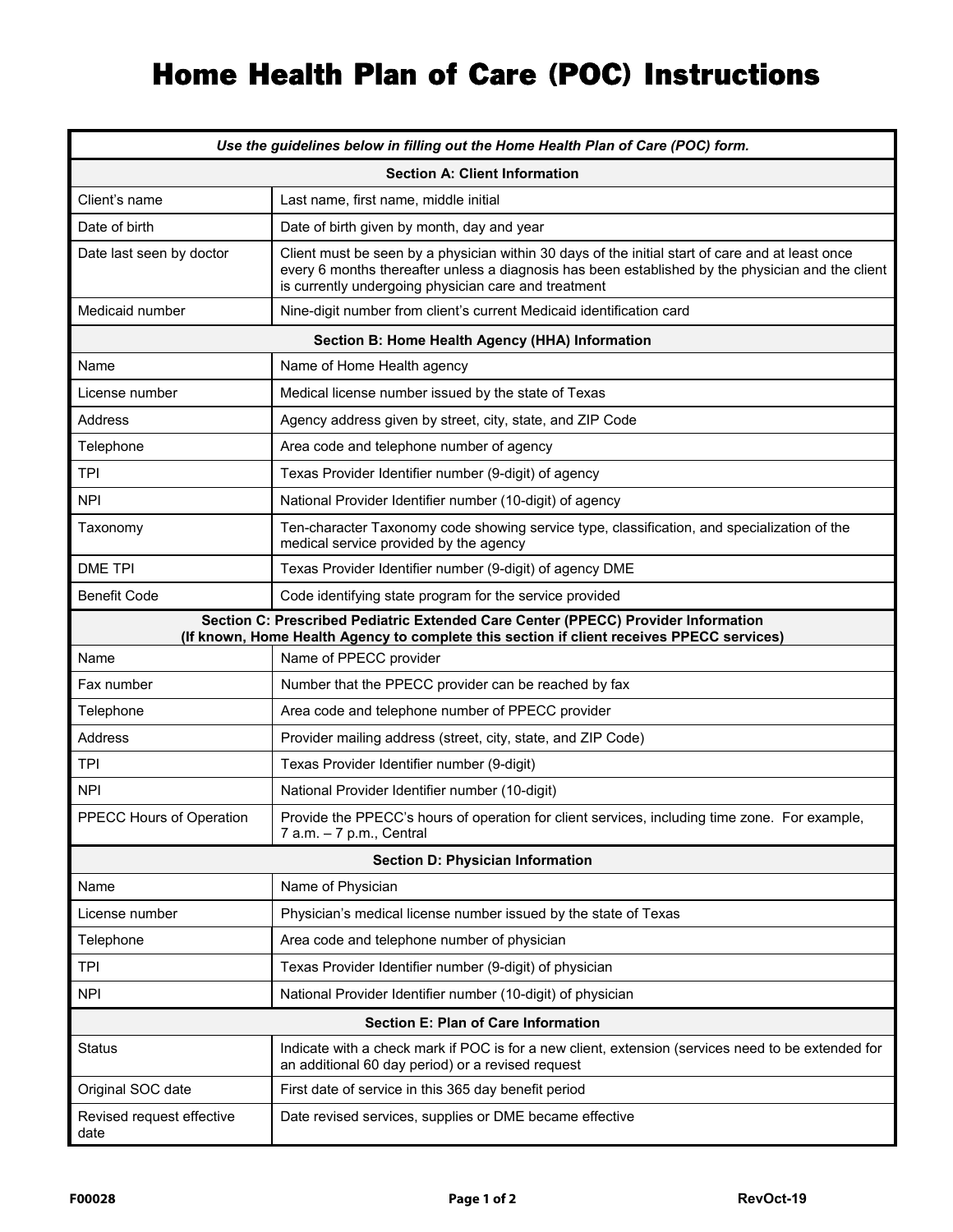# Home Health Plan of Care (POC) Instructions

| Section E: Plan of Care Information (cont.)                    |                                                                                                                                                                            |  |  |  |  |  |
|----------------------------------------------------------------|----------------------------------------------------------------------------------------------------------------------------------------------------------------------------|--|--|--|--|--|
| Services client receives from<br>other agencies                | List other community or state agency services client receives in the home. Examples: primary<br>home care (PHC), community based alternative (CBA), etc.                   |  |  |  |  |  |
| Diagnoses                                                      | Diagnosis codes related to ordered home health services. For reimbursement, diagnoses must<br>match those listed on the claim and be appropriate for the services ordered. |  |  |  |  |  |
| <b>Functional Limitations/</b><br><b>Permitted Activities</b>  | Include on revised request only if pertinent                                                                                                                               |  |  |  |  |  |
| Prescribed medications                                         | List medications, dosages, routes, and frequency of dosages (Include on revised request if<br>applicable)                                                                  |  |  |  |  |  |
| Diet Ordered                                                   | Examples: Regular, 1200 cal. ADA, pureed, NG tube feedings, etc. (Include on revised request if<br>applicable)                                                             |  |  |  |  |  |
| <b>Mental Status</b>                                           | Examples: alert and oriented, confused, slow to learn, etc. (include on revised request if<br>applicable)                                                                  |  |  |  |  |  |
| Prognosis                                                      | Examples: good, fair, poor, etc. (include on revised request if applicable)                                                                                                |  |  |  |  |  |
| Rehabilitation potential                                       | Potential for progress, examples: good, fair, poor, etc. (include on revised request if applicable)                                                                        |  |  |  |  |  |
| Safety precautions                                             | Examples: oxygen safety, seizure precautions, etc. (include on revised request if applicable)                                                                              |  |  |  |  |  |
| Medical necessity, clinical<br>condition, treatment plan       | Describe medical reason for all services ordered, nursing observations pertinent to the plan of<br>care, and the proposed plan of treatment.                               |  |  |  |  |  |
| SNV, HHA                                                       | State the number of visits requested for each type of service authorized                                                                                                   |  |  |  |  |  |
| Supplies                                                       | List all supplies authorized                                                                                                                                               |  |  |  |  |  |
| <b>DME</b>                                                     | List each piece of DME authorized, check whether DME is owned, if DME is to be repaired,<br>purchased, or rented, and for what length of time the equipment will be needed |  |  |  |  |  |
| RN signature                                                   | The signature and date this form was filled out and completed by the RN                                                                                                    |  |  |  |  |  |
| From and To dates                                              | Dates (up to 60 days) of authorization period for ordered home health services                                                                                             |  |  |  |  |  |
| Conflict of Interest<br>Statement                              | Relevant to the physician signing this form; physician should check box if exception applies                                                                               |  |  |  |  |  |
| Physician signature, Date<br>signed, Printed physician<br>name | The physician's signature and the date the form was signed by the physician ordering home<br>health services, and the physician's printed name                             |  |  |  |  |  |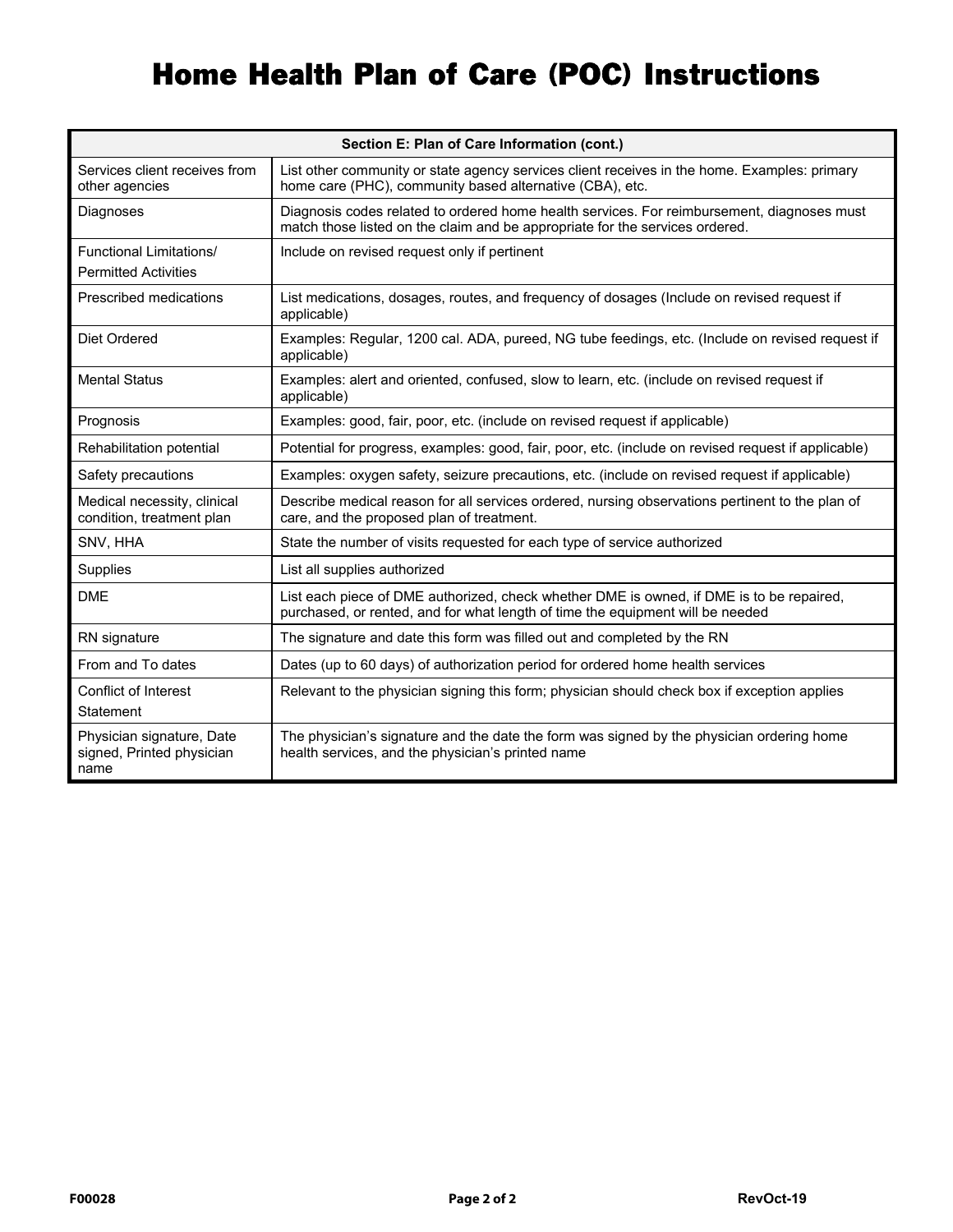## Home Health Plan of Care (POC)

Submit your prior authorization using TMHP's PA on the Portal and receive request decisions more quickly than faxed requests. With PA on the Portal, documents will be immediately received by the PA Department, resulting in a quicker decision. Fax requests have to be scanned and data entered before the PA Department receives them, which takes up to 24 hours. To access PA on the Portal, go to www.tmhp.com, click on "Providers," then "Prior Authorization" from the left hand menu. Then click "PA on the Portal" from the left hand menu and enter your TMHP Portal account user name and password. To submit by fax, send to 1-512-514-4212.

**Note:** If any portion of this form is incomplete, it may result in your prior authorization request being pended for additional information.

**Prior Authorization Request Submitter Certification Statement**  I certify and affirm that I am either the Provider, or have been specifically authorized by the Provider (hereinafter "Prior Authorization Request Submitter") to submit this prior authorization request.

The Provider and Prior Authorization Request Submitter certify and affirm under penalty of perjury that they are personally acquainted with the information supplied on the prior authorization form and any attachments or accompanying information, and that it constitutes true, correct, complete and accurate information; does not contain any misrepresentations; and does not fail to include any information that might be deemed relevant or pertinent to the decision on which a prior authorization for payment would be made.

The Provider and Prior Authorization Request Submitter certify and affirm under penalty of perjury that the information supplied on the prior authorization form and any attachments or accompanying information was made by a person with knowledge of the act, event, condition, opinion, or diagnosis recorded; is kept in the ordinary course of business of the Provider; is the original or an exact duplicate of the original; and is maintained in the individual patient's medical record in accordance with the Texas Medicaid Provider Procedures Manual (TMPPM).

The Provider and Prior Authorization Request Submitter certify and affirm that they understand and agree that prior authorization is a condition of reimbursement and is not a guarantee of payment.

The Provider and Prior Authorization Request Submitter understand that payment of claims related to this prior authorization will be from Federal and State funds, and that any false claims, statements or documents, concealment of a material fact, or omitting relevant or pertinent information may constitute fraud and may be prosecuted under applicable federal and/or State laws. The Provider and Prior Authorization Request Submitter understand and agree that failure to provide true and accurate information, omit information, or provide notice of changes to the information previously provided may result in termination of the provider's Medicaid enrollment and/or personal exclusion from Texas Medicaid.

The Provider and Prior Authorization Request Submitter certify, affirm and agree that by checking "We Agree" that they have read and understand the Prior Authorization Agreement requirements as stated in the relevant Texas Medicaid Provider Procedures Manual and they agree and consent to the Certification above and to the Texas Medicaid & Healthcare Partnership (TMHP) Terms and Conditions.

**□** We Agree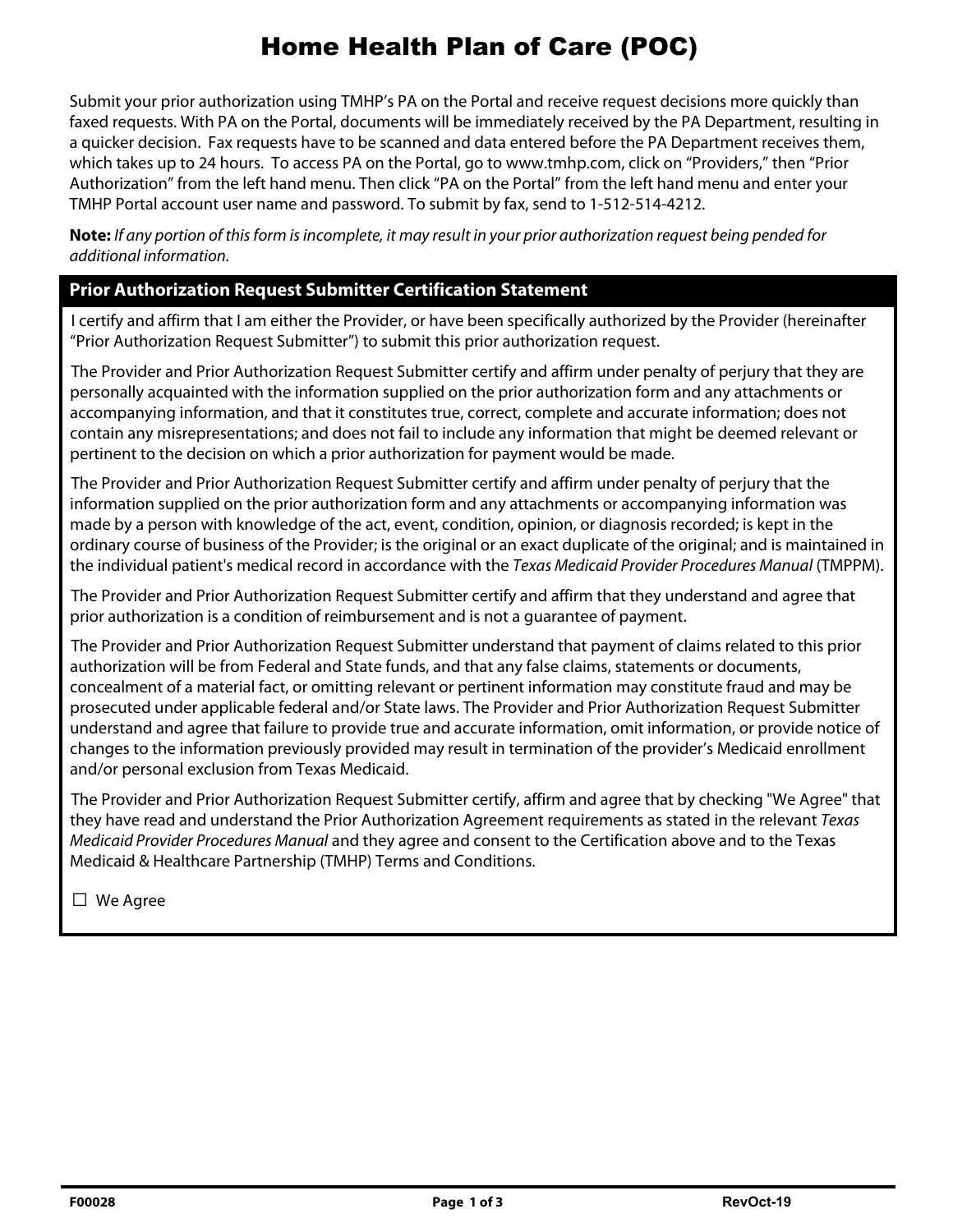# Home Health Plan of Care (POC)

|                                                             |                                                 | <b>Section A: Client Information</b>                                                                                                                                           |                |                                 |                 |                                                              |  |  |
|-------------------------------------------------------------|-------------------------------------------------|--------------------------------------------------------------------------------------------------------------------------------------------------------------------------------|----------------|---------------------------------|-----------------|--------------------------------------------------------------|--|--|
| Client's name:                                              |                                                 |                                                                                                                                                                                | Date of birth: |                                 |                 |                                                              |  |  |
| Date last seen by doctor:                                   |                                                 |                                                                                                                                                                                |                | Medicaid number:                |                 |                                                              |  |  |
|                                                             | Section B: Home Health Agency (HHA) Information |                                                                                                                                                                                |                |                                 |                 |                                                              |  |  |
| Fax number:<br>Telephone:<br>Name:                          |                                                 |                                                                                                                                                                                |                |                                 |                 |                                                              |  |  |
| Address:                                                    |                                                 |                                                                                                                                                                                |                |                                 |                 |                                                              |  |  |
| TPI:                                                        |                                                 | NPI:                                                                                                                                                                           |                |                                 | Taxonomy:       |                                                              |  |  |
| DME TPI:                                                    |                                                 |                                                                                                                                                                                |                | Benefit Code:                   |                 |                                                              |  |  |
|                                                             |                                                 | Section C: Prescribed Pediatric Extended Care Center (PPECC) Provider Information<br>(If known, Home Health Agency to complete this section if client receives PPECC services) |                |                                 |                 |                                                              |  |  |
| Name of PPECC provider:                                     |                                                 |                                                                                                                                                                                |                | Fax number:                     |                 | Telephone:                                                   |  |  |
| Address:                                                    |                                                 |                                                                                                                                                                                |                |                                 |                 |                                                              |  |  |
| TPI:                                                        |                                                 |                                                                                                                                                                                | NPI:           |                                 |                 |                                                              |  |  |
| PPECC Hours of operation: Open: __                          |                                                 |                                                                                                                                                                                |                |                                 |                 | _a.m. Close: ___________ p.m. □ Central Time □ Mountain Time |  |  |
|                                                             |                                                 | <b>Section D: Physician Information</b>                                                                                                                                        |                |                                 |                 |                                                              |  |  |
| Name:                                                       |                                                 |                                                                                                                                                                                |                |                                 | Telephone:      |                                                              |  |  |
| TPI:                                                        |                                                 | NPI:                                                                                                                                                                           |                |                                 | License number: |                                                              |  |  |
|                                                             |                                                 | <b>Section E: Plan of Care Information</b>                                                                                                                                     |                |                                 |                 |                                                              |  |  |
| Status (check one):                                         | $\perp$                                         | New Client                                                                                                                                                                     | Extension      |                                 |                 | $\perp$<br><b>Revised Request</b>                            |  |  |
| Original SOC date:                                          |                                                 |                                                                                                                                                                                |                | Revised request effective date: |                 |                                                              |  |  |
| Services client receives from other agencies:               |                                                 |                                                                                                                                                                                |                |                                 |                 |                                                              |  |  |
| Diagnoses:                                                  |                                                 |                                                                                                                                                                                |                |                                 |                 |                                                              |  |  |
| Function Limitations/Permitted Activities/Homebound Status: |                                                 |                                                                                                                                                                                |                |                                 |                 |                                                              |  |  |
| Prescribed medications:                                     |                                                 |                                                                                                                                                                                |                |                                 |                 |                                                              |  |  |
| Diet ordered:                                               |                                                 |                                                                                                                                                                                |                |                                 |                 |                                                              |  |  |
| Mental status:                                              |                                                 |                                                                                                                                                                                |                |                                 |                 |                                                              |  |  |
| Prognosis:                                                  |                                                 |                                                                                                                                                                                |                |                                 |                 |                                                              |  |  |
| Rehabilitation potential:                                   |                                                 |                                                                                                                                                                                |                |                                 |                 |                                                              |  |  |
| Safety precautions:                                         |                                                 |                                                                                                                                                                                |                |                                 |                 |                                                              |  |  |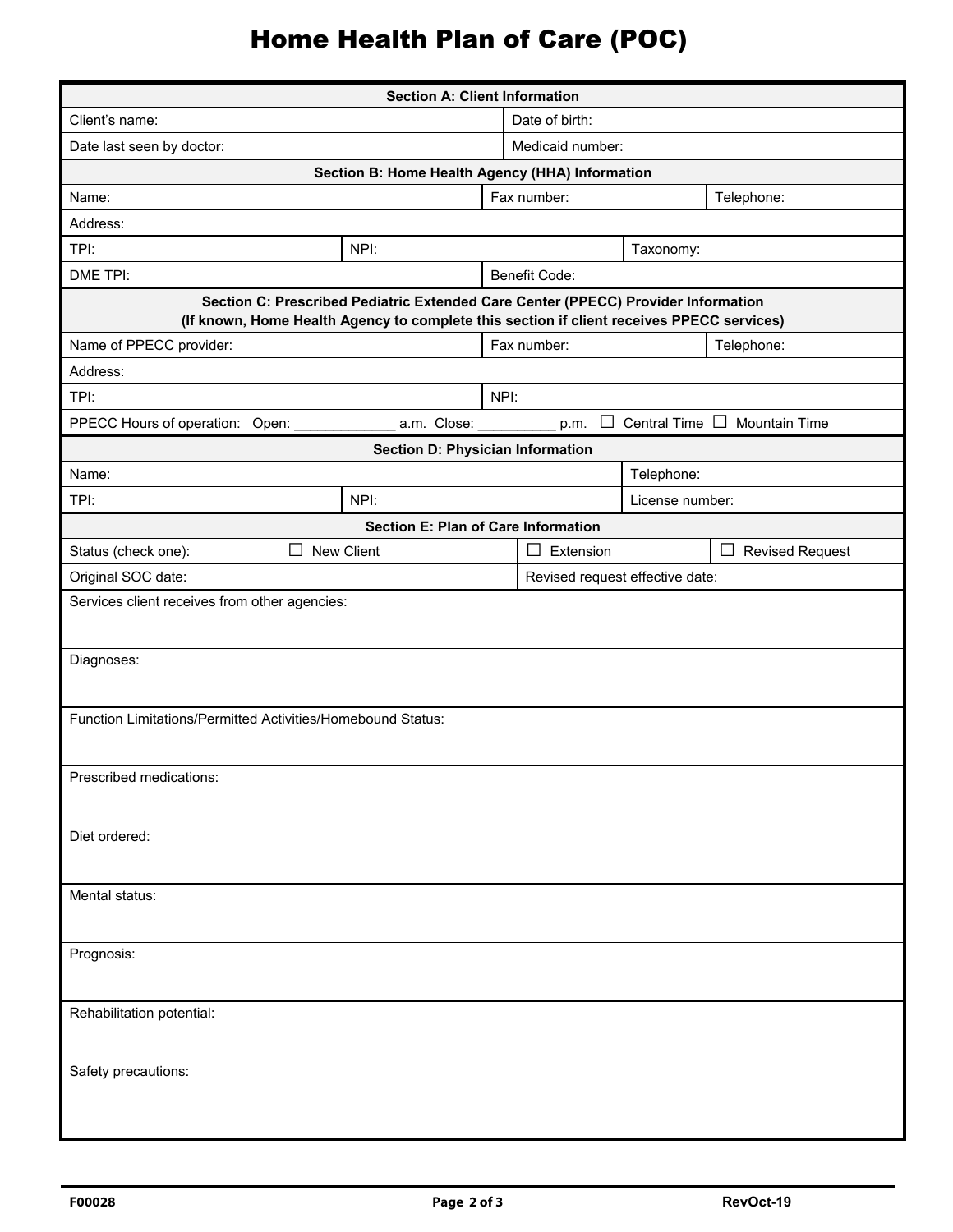# Home Health Plan of Care (POC)

| Section E: Plan of Care Information (cont.)<br>Medical necessity, clinical condition, treatment plan (Brief narrative of the medical indication for the requested services and<br>instructions for discharge, etc.):                                                                                                                                                                                                                                                                                                                                                  |               |                  |            |             |                                       |              |                                   |  |  |  |
|-----------------------------------------------------------------------------------------------------------------------------------------------------------------------------------------------------------------------------------------------------------------------------------------------------------------------------------------------------------------------------------------------------------------------------------------------------------------------------------------------------------------------------------------------------------------------|---------------|------------------|------------|-------------|---------------------------------------|--------------|-----------------------------------|--|--|--|
|                                                                                                                                                                                                                                                                                                                                                                                                                                                                                                                                                                       |               |                  |            |             |                                       |              |                                   |  |  |  |
| SN visits requested:                                                                                                                                                                                                                                                                                                                                                                                                                                                                                                                                                  |               |                  |            |             | HHA visits requested:                 |              |                                   |  |  |  |
| Supplies:                                                                                                                                                                                                                                                                                                                                                                                                                                                                                                                                                             |               |                  |            |             |                                       |              |                                   |  |  |  |
| DME Item No. 1                                                                                                                                                                                                                                                                                                                                                                                                                                                                                                                                                        | Own $\Box$    | Repair $\square$ | Buy $\Box$ | Rent $\Box$ |                                       |              | How long is this DME item needed? |  |  |  |
| DME Item No. 2                                                                                                                                                                                                                                                                                                                                                                                                                                                                                                                                                        | Own $\square$ | Repair $\square$ | Buy $\Box$ | Rent $\Box$ |                                       |              | How long is this DME item needed? |  |  |  |
| DME Item No. 3                                                                                                                                                                                                                                                                                                                                                                                                                                                                                                                                                        | Own $\square$ | Repair           | Buy $\Box$ | Rent [      |                                       |              | How long is this DME item needed? |  |  |  |
| DME Item No. 4                                                                                                                                                                                                                                                                                                                                                                                                                                                                                                                                                        | Own $\square$ | Repair $\square$ | Buy $\Box$ | Rent $\Box$ |                                       |              | How long is this DME item needed? |  |  |  |
| RN signature:                                                                                                                                                                                                                                                                                                                                                                                                                                                                                                                                                         |               |                  |            |             |                                       | Date signed: |                                   |  |  |  |
| I anticipate home care will be required:                                                                                                                                                                                                                                                                                                                                                                                                                                                                                                                              |               |                  | From:      |             |                                       |              | To:                               |  |  |  |
|                                                                                                                                                                                                                                                                                                                                                                                                                                                                                                                                                                       |               |                  |            |             | <b>Conflict of Interest Statement</b> |              |                                   |  |  |  |
| By signing this form, I certify that I do not have a significant ownership interest in, or a significant financial or contractual<br>relationship with, the billing Home Health Services agency if Home Health Services for the above client are to be covered by the<br>Texas Medicaid Program. Check if this exception applies.<br>$\Box$ Exception for governmental entities (Home Health Services agency operated by a federal, state or local governmental authority) or<br>exception for sole community Home Health Services agency as defined by 42CFR 424.22. |               |                  |            |             |                                       |              |                                   |  |  |  |
|                                                                                                                                                                                                                                                                                                                                                                                                                                                                                                                                                                       |               |                  |            |             |                                       |              |                                   |  |  |  |
| Physician signature:                                                                                                                                                                                                                                                                                                                                                                                                                                                                                                                                                  |               |                  |            |             |                                       | Date signed: |                                   |  |  |  |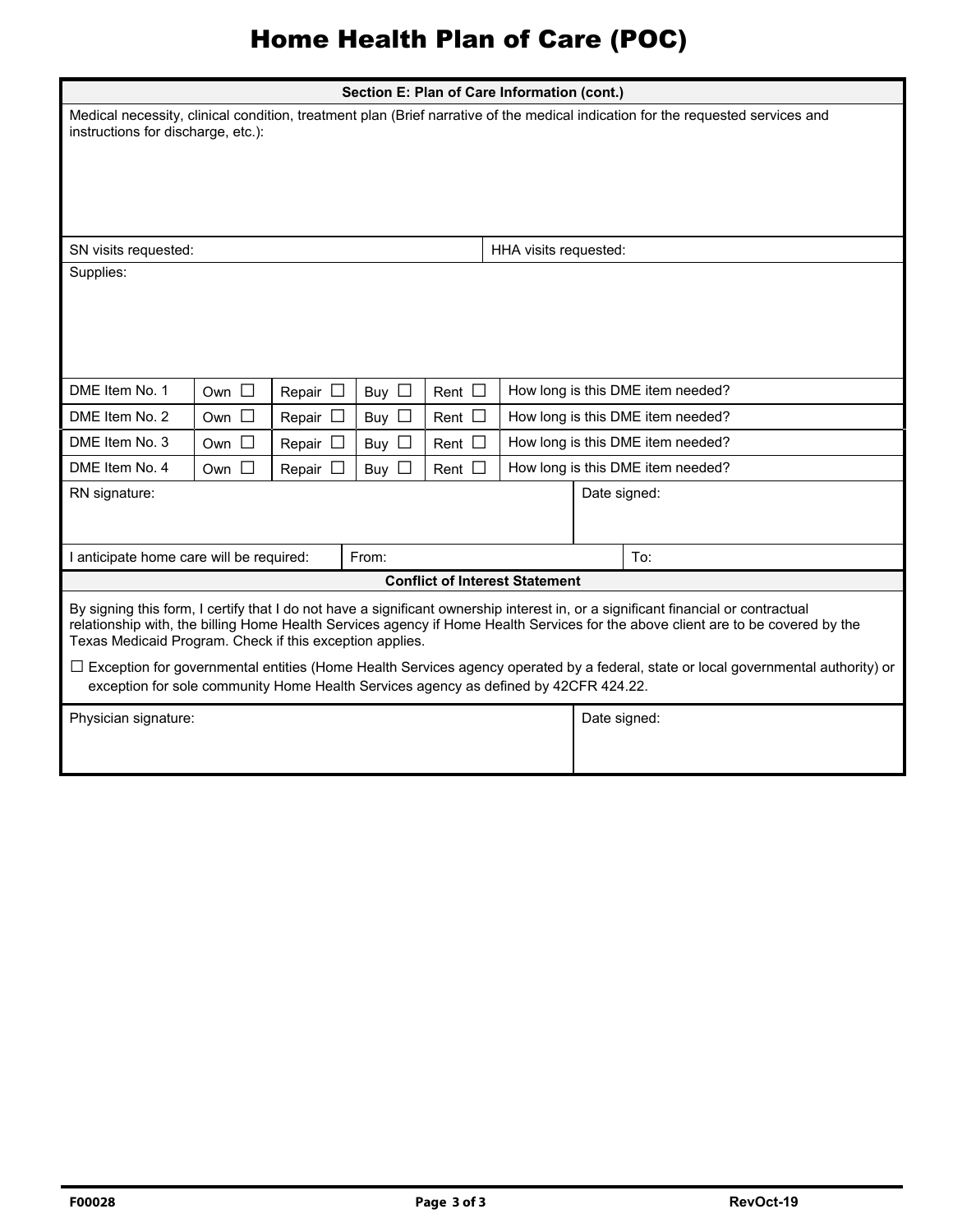Submit your prior authorization using TMHP's PA on the Portal and receive request decisions more quickly than faxed requests. With PA on the Portal, documents will be immediately received by the PA Department, resulting in a quicker decision. Fax requests have to be scanned and data entered before the PA Department receives them, which takes up to 24 hours. To access PA on the Portal, go to www.tmhp.com, click on "Providers," then "Prior Authorization" from the left hand menu. Then click "PA on the Portal" from the left hand menu and enter your TMHP Portal account user name and password. To submit by fax, send to 1-512-514-4212.

**Note:** *If any portion of this form is incomplete, it may result in your prior authorization request being pended for additional information*.

### **Prior Authorization Request Submitter Certification Statement**

I certify and affirm that I am either the Provider, or have been specifically authorized by the Provider (hereinafter "Prior Authorization Request Submitter") to submit this prior authorization request.

The Provider and Prior Authorization Request Submitter certify and affirm under penalty of perjury that they are personally acquainted with the information supplied on the prior authorization form and any attachments or accompanying information, and that it constitutes true, correct, complete and accurate information; does not contain any misrepresentations; and does not fail to include any information that might be deemed relevant or pertinent to the decision on which a prior authorization for payment would be made.

The Provider and Prior Authorization Request Submitter certify and affirm under penalty of perjury that the information supplied on the prior authorization form and any attachments or accompanying information was made by a person with knowledge of the act, event, condition, opinion, or diagnosis recorded; is kept in the ordinary course of business of the Provider; is the original or an exact duplicate of the original; and is maintained in the individual patient's medical record in accordance with the Texas Medicaid Provider Procedures Manual (TMPPM).

The Provider and Prior Authorization Request Submitter certify and affirm that they understand and agree that prior authorization is a condition of reimbursement and is not a guarantee of payment.

The Provider and Prior Authorization Request Submitter understand that payment of claims related to this prior authorization will be from Federal and State funds, and that any false claims, statements or documents, concealment of a material fact, or omitting relevant or pertinent information may constitute fraud and may be prosecuted under applicable federal and/or State laws. The Provider and Prior Authorization Request Submitter understand and agree that failure to provide true and accurate information, omit information, or provide notice of changes to the information previously provided may result in termination of the provider's Medicaid enrollment and/or personal exclusion from Texas Medicaid.

The Provider and Prior Authorization Request Submitter certify, affirm and agree that by checking "We Agree" that they have read and understand the Prior Authorization Agreement requirements as stated in the relevant Texas Medicaid Provider Procedures Manual and they agree and consent to the Certification above and to the Texas Medicaid & Healthcare Partnership (TMHP) Terms and Conditions.

□ We Agree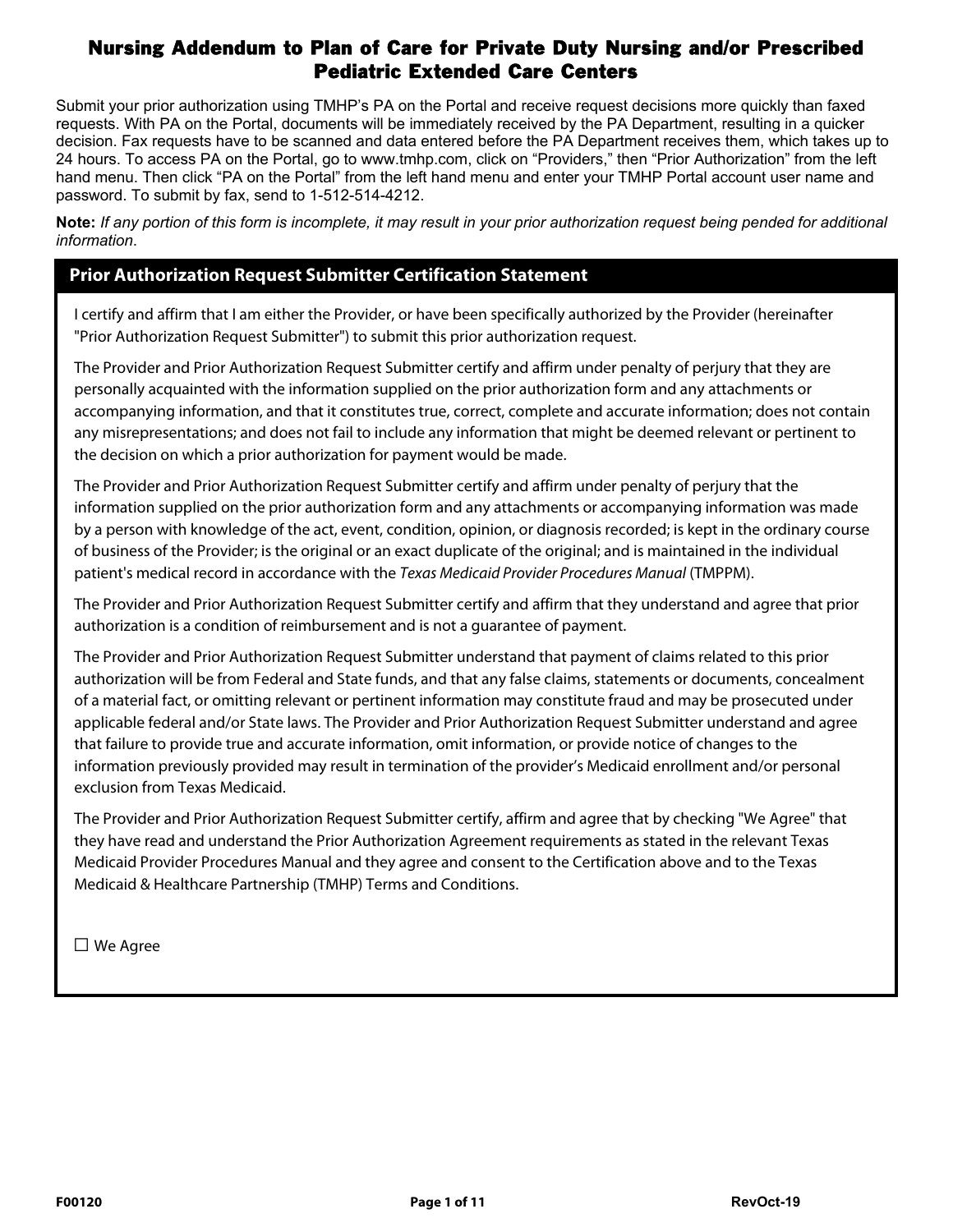Use the following abbreviations to identify services provided on the 24-hour Daily Flow Sheet (see pages 5 – 10).

| Abbreviation        | <b>Description</b>                                                                     |
|---------------------|----------------------------------------------------------------------------------------|
| <b>AFO</b>          | Application of ankle foot orthotics                                                    |
| <b>BGM</b>          | Blood glucose monitor                                                                  |
| <b>Bi PAP</b>       | Bi-level positive airway pressure                                                      |
| <b>BP</b>           | Blood pressure                                                                         |
| CPAP                | Continuous positive airway pressure                                                    |
| <b>CPT</b>          | Chest percussion therapy                                                               |
| Dx                  | Diagnoses                                                                              |
| <b>GI Assess</b>    | Assessment of the GI tract/functions                                                   |
| GT/GB               | Gastrostomy tube/ gastrostomy button                                                   |
| <b>GTF/GBF</b>      | Gastrostomy tube feeding/ gastrostomy button feeding                                   |
| <b>GU Assess</b>    | Assessment of the genitourinary system                                                 |
| 180                 | Intake and output                                                                      |
| I & O cath          | In and out urinary catheterization                                                     |
| ΙM                  | Intramuscular injection                                                                |
| Incont Care         | Care of incontinent episodes (skin care)                                               |
| <b>IPPB</b>         | Intermittent positive pressure breathing                                               |
| <b>IPPV</b>         | Intermittent positive pressure ventilation                                             |
| IV/IVF              | Intravenous/ fluids or medications                                                     |
| Med/Meds            | Medication given                                                                       |
| Neb TX              | Nebulizer/ aerosol treatment                                                           |
| Neuro Assess        | Neurological assessment                                                                |
| <b>NGT</b>          | Nasogastric tube                                                                       |
| <b>NGTF</b>         | Nasogastric tube feeding                                                               |
| O <sub>2</sub>      | Oxygen                                                                                 |
| O <sub>2</sub> Sats | Oxygen saturation level                                                                |
| <b>PAC</b>          | Port a cath IV access                                                                  |
| <b>PDA</b>          | Private duty aide                                                                      |
| <b>PDN</b>          | Private duty nursing by registered nurse (RN) or licensed vocational nurse (LVN)       |
| <b>Phys Assess</b>  | Physical assessment/total body assessment-including head-to-toe review of body systems |
| PPECC               | Prescribed Pediatric Extended Care Center                                              |
| Prec                | Precautions                                                                            |
| <b>PRN</b>          | As needed                                                                              |
| <b>Resp Assess</b>  | Respiratory assessment                                                                 |
| <b>ROM</b>          | Range of motion                                                                        |
| <b>SHARS</b>        | School Health and Rehabilitative Services                                              |
| SQ                  | Subcutaneous                                                                           |
| SXN / SUX           | Suctioning                                                                             |
| Sz                  | Seizure                                                                                |
| <b>TPR</b>          | Temperature, pulse, respiration                                                        |
| Trach               | Tracheostomy/tracheotomy                                                               |
| Vent                | Ventilator                                                                             |
| VS                  | Vital signs                                                                            |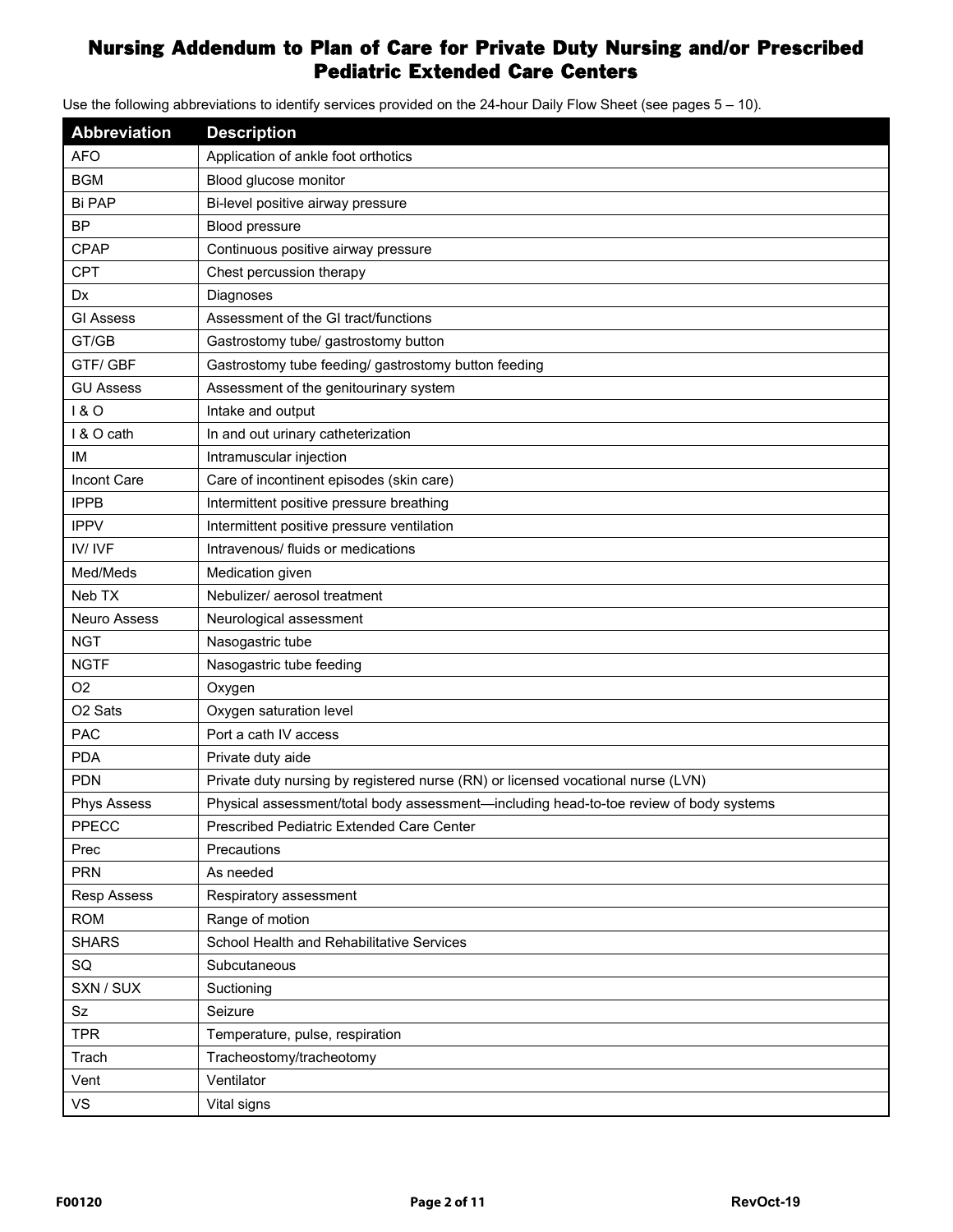### **Please check the appropriate box: PDN PPECC**

| <b>Client name:</b>                                                                                                                                                                                                                                                                                                                                                                                                                                                                                          | <b>Medicaid number:</b> |                                     | Date: |  |  |  |  |  |  |  |
|--------------------------------------------------------------------------------------------------------------------------------------------------------------------------------------------------------------------------------------------------------------------------------------------------------------------------------------------------------------------------------------------------------------------------------------------------------------------------------------------------------------|-------------------------|-------------------------------------|-------|--|--|--|--|--|--|--|
| Name of responsible adult:                                                                                                                                                                                                                                                                                                                                                                                                                                                                                   |                         | Responsible adult telephone number: |       |  |  |  |  |  |  |  |
| Relationship of responsible adult to client:                                                                                                                                                                                                                                                                                                                                                                                                                                                                 |                         |                                     |       |  |  |  |  |  |  |  |
| <b>Requested start date:</b>                                                                                                                                                                                                                                                                                                                                                                                                                                                                                 |                         | Requested end date:                 |       |  |  |  |  |  |  |  |
| Number of PDN hours requested per week:                                                                                                                                                                                                                                                                                                                                                                                                                                                                      |                         |                                     |       |  |  |  |  |  |  |  |
| Number of PPECC days requested per week:                                                                                                                                                                                                                                                                                                                                                                                                                                                                     |                         |                                     |       |  |  |  |  |  |  |  |
| Number of PPECC hours requested per week:                                                                                                                                                                                                                                                                                                                                                                                                                                                                    |                         |                                     |       |  |  |  |  |  |  |  |
| <b>Documentation Requirements</b><br>All of the following documents must be complete and received by TMHP before authorization of services can occur:<br>CCP Prior Authorization Request Form (additional information may be attached); and<br>All components of this Nursing Addendum to Plan of Care for Private Duty Nursing and/or Prescribed Pediatric Care Centers<br>submitted with:<br>The Home Health Plan of Care form (for PDN services), or<br>The PPECC Plan of Care form (for PPECC services). |                         |                                     |       |  |  |  |  |  |  |  |
| 1. Nursing Care Plan Summary<br>PDN and/or PPECC services are based on a nursing assessment and nursing care plan established by the nurse provider in<br>collaboration with the physician, client, and family. The nursing care plan provides a systematic way to document care given,<br>client responses to interventions, and progress toward the goals of care.                                                                                                                                         |                         |                                     |       |  |  |  |  |  |  |  |
| <b>Problem list:</b>                                                                                                                                                                                                                                                                                                                                                                                                                                                                                         |                         |                                     |       |  |  |  |  |  |  |  |
|                                                                                                                                                                                                                                                                                                                                                                                                                                                                                                              |                         |                                     |       |  |  |  |  |  |  |  |
| <b>Goals of care:</b>                                                                                                                                                                                                                                                                                                                                                                                                                                                                                        |                         |                                     |       |  |  |  |  |  |  |  |
|                                                                                                                                                                                                                                                                                                                                                                                                                                                                                                              |                         |                                     |       |  |  |  |  |  |  |  |
| Specific measurable outcomes:                                                                                                                                                                                                                                                                                                                                                                                                                                                                                |                         |                                     |       |  |  |  |  |  |  |  |
|                                                                                                                                                                                                                                                                                                                                                                                                                                                                                                              |                         |                                     |       |  |  |  |  |  |  |  |
| Progress toward goals:                                                                                                                                                                                                                                                                                                                                                                                                                                                                                       |                         |                                     |       |  |  |  |  |  |  |  |
|                                                                                                                                                                                                                                                                                                                                                                                                                                                                                                              |                         |                                     |       |  |  |  |  |  |  |  |
| <b>Additional comments:</b>                                                                                                                                                                                                                                                                                                                                                                                                                                                                                  |                         |                                     |       |  |  |  |  |  |  |  |
|                                                                                                                                                                                                                                                                                                                                                                                                                                                                                                              |                         |                                     |       |  |  |  |  |  |  |  |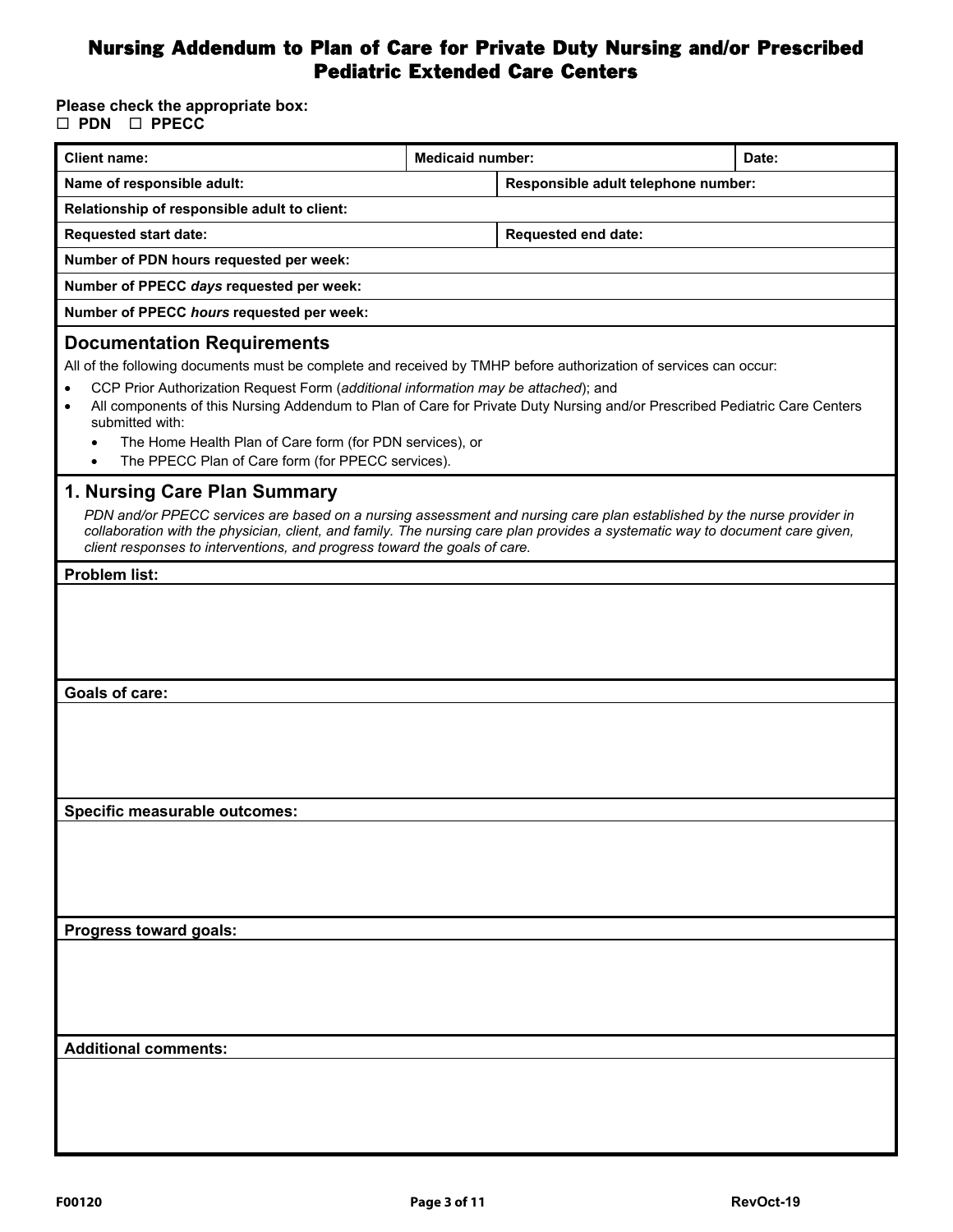| <b>Client name:</b>         | <b>Medicaid number:</b>                                                                                                                                                                                                         | Date: |  |  |  |  |  |  |  |  |
|-----------------------------|---------------------------------------------------------------------------------------------------------------------------------------------------------------------------------------------------------------------------------|-------|--|--|--|--|--|--|--|--|
| and/or PPECC services       | 2. Summary of Recent Health History-For initial authorization or 90-day summary for extension of PDN                                                                                                                            |       |  |  |  |  |  |  |  |  |
|                             | Include recent hospitalizations, emergency room visits, surgery (may submit a discharge summary), illnesses, changes in<br>condition, changes in medication or treatment, parent/guardian update, other pertinent observations. |       |  |  |  |  |  |  |  |  |
|                             |                                                                                                                                                                                                                                 |       |  |  |  |  |  |  |  |  |
|                             |                                                                                                                                                                                                                                 |       |  |  |  |  |  |  |  |  |
|                             |                                                                                                                                                                                                                                 |       |  |  |  |  |  |  |  |  |
|                             |                                                                                                                                                                                                                                 |       |  |  |  |  |  |  |  |  |
|                             |                                                                                                                                                                                                                                 |       |  |  |  |  |  |  |  |  |
|                             |                                                                                                                                                                                                                                 |       |  |  |  |  |  |  |  |  |
|                             |                                                                                                                                                                                                                                 |       |  |  |  |  |  |  |  |  |
|                             |                                                                                                                                                                                                                                 |       |  |  |  |  |  |  |  |  |
|                             |                                                                                                                                                                                                                                 |       |  |  |  |  |  |  |  |  |
|                             |                                                                                                                                                                                                                                 |       |  |  |  |  |  |  |  |  |
|                             |                                                                                                                                                                                                                                 |       |  |  |  |  |  |  |  |  |
|                             |                                                                                                                                                                                                                                 |       |  |  |  |  |  |  |  |  |
|                             |                                                                                                                                                                                                                                 |       |  |  |  |  |  |  |  |  |
| decrease, or stay the same. | 3. Rationale for PDN and/or PPECC Hours- For initial requests, as well as requests to increase,                                                                                                                                 |       |  |  |  |  |  |  |  |  |
|                             |                                                                                                                                                                                                                                 |       |  |  |  |  |  |  |  |  |
|                             |                                                                                                                                                                                                                                 |       |  |  |  |  |  |  |  |  |
|                             |                                                                                                                                                                                                                                 |       |  |  |  |  |  |  |  |  |
|                             |                                                                                                                                                                                                                                 |       |  |  |  |  |  |  |  |  |
|                             |                                                                                                                                                                                                                                 |       |  |  |  |  |  |  |  |  |
|                             |                                                                                                                                                                                                                                 |       |  |  |  |  |  |  |  |  |
|                             |                                                                                                                                                                                                                                 |       |  |  |  |  |  |  |  |  |
|                             |                                                                                                                                                                                                                                 |       |  |  |  |  |  |  |  |  |
|                             |                                                                                                                                                                                                                                 |       |  |  |  |  |  |  |  |  |
|                             |                                                                                                                                                                                                                                 |       |  |  |  |  |  |  |  |  |
|                             |                                                                                                                                                                                                                                 |       |  |  |  |  |  |  |  |  |
|                             |                                                                                                                                                                                                                                 |       |  |  |  |  |  |  |  |  |
|                             |                                                                                                                                                                                                                                 |       |  |  |  |  |  |  |  |  |
|                             |                                                                                                                                                                                                                                 |       |  |  |  |  |  |  |  |  |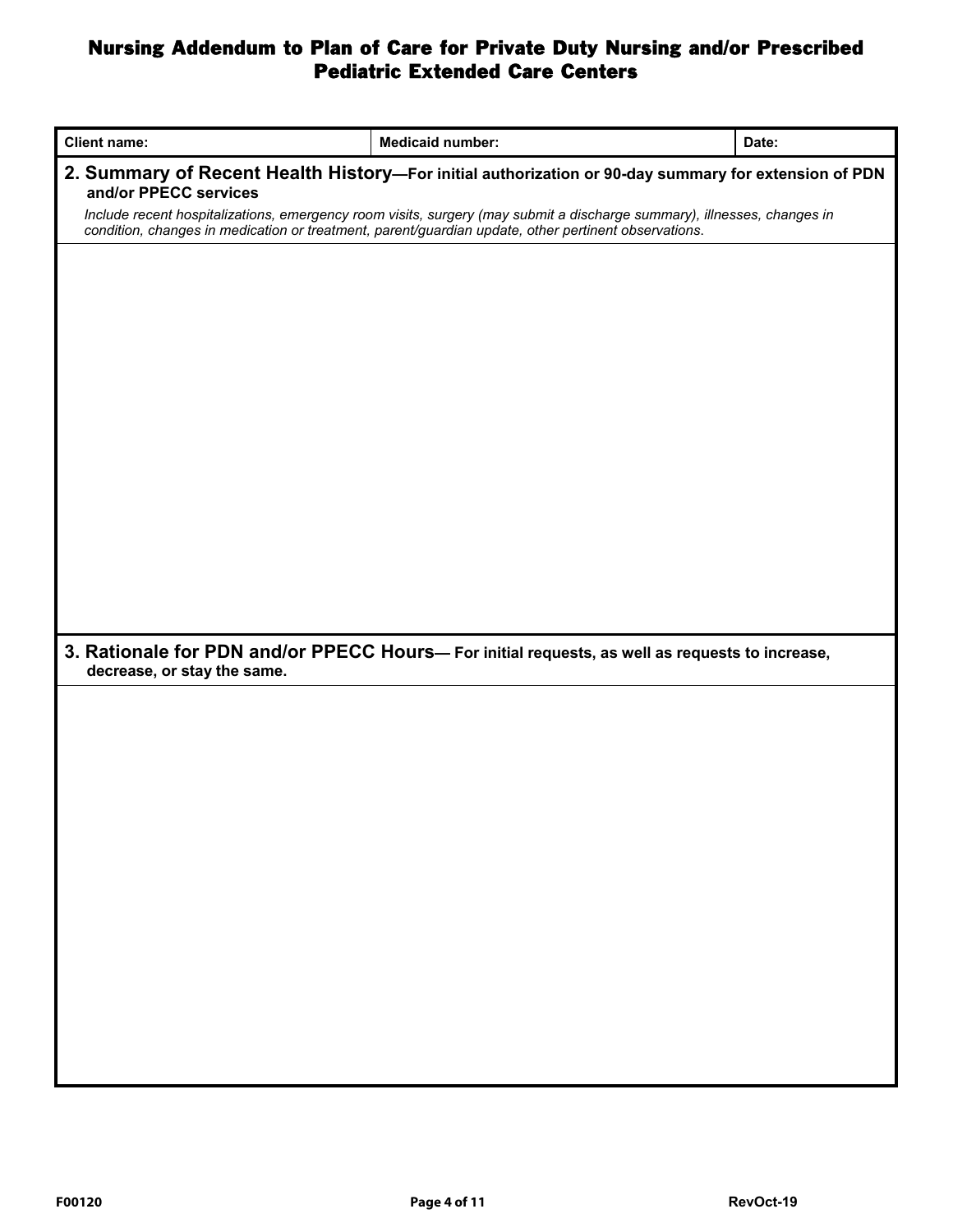| <b>Client name:</b>                                                                                                                                                                                                                                                                                                                                                                                                                                                       |               |               |               |               | <b>Medicaid number:</b> |               |           |               | Date:    |               |        | <b>Client/Responsible Adult Initials:</b> |          |               |
|---------------------------------------------------------------------------------------------------------------------------------------------------------------------------------------------------------------------------------------------------------------------------------------------------------------------------------------------------------------------------------------------------------------------------------------------------------------------------|---------------|---------------|---------------|---------------|-------------------------|---------------|-----------|---------------|----------|---------------|--------|-------------------------------------------|----------|---------------|
| List other in-home resources:                                                                                                                                                                                                                                                                                                                                                                                                                                             |               |               |               |               |                         |               |           |               |          |               |        |                                           |          |               |
| 4. Schedule of Services 24-hour Daily Flow Sheet, 00:00-03:45, Military Time                                                                                                                                                                                                                                                                                                                                                                                              |               |               |               |               |                         |               |           |               |          |               |        |                                           |          |               |
| Must include PDN, PPECC, and family (if family has volunteered) coverage, and coverage from other resources as proposed in the prior authorization request, not as currently<br>being provided. Use the abbreviations listed on page 2 to identify the services provided each day of the week. Use the following Care Giver Codes:<br>N=PDN hours, O=other in-home resource(s), specify name above, P=family (if family has volunteered), Q=PPECC hours, S=school/daycare |               |               |               |               |                         |               |           |               |          |               |        |                                           |          |               |
| <b>Military</b><br>Time                                                                                                                                                                                                                                                                                                                                                                                                                                                   | <b>Sunday</b> | Care<br>Giver | <b>Monday</b> | Care<br>Giver | Tuesday                 | Care<br>Giver | Wednesday | Care<br>Giver | Thursday | Care<br>Giver | Friday | Care<br>Giver                             | Saturday | Care<br>Giver |
| 00:00                                                                                                                                                                                                                                                                                                                                                                                                                                                                     |               |               |               |               |                         |               |           |               |          |               |        |                                           |          |               |
| 00:15                                                                                                                                                                                                                                                                                                                                                                                                                                                                     |               |               |               |               |                         |               |           |               |          |               |        |                                           |          |               |
| 00:30                                                                                                                                                                                                                                                                                                                                                                                                                                                                     |               |               |               |               |                         |               |           |               |          |               |        |                                           |          |               |
| 00:45                                                                                                                                                                                                                                                                                                                                                                                                                                                                     |               |               |               |               |                         |               |           |               |          |               |        |                                           |          |               |
| 01:00                                                                                                                                                                                                                                                                                                                                                                                                                                                                     |               |               |               |               |                         |               |           |               |          |               |        |                                           |          |               |
| 01:15                                                                                                                                                                                                                                                                                                                                                                                                                                                                     |               |               |               |               |                         |               |           |               |          |               |        |                                           |          |               |
| 01:30                                                                                                                                                                                                                                                                                                                                                                                                                                                                     |               |               |               |               |                         |               |           |               |          |               |        |                                           |          |               |
| 01:45                                                                                                                                                                                                                                                                                                                                                                                                                                                                     |               |               |               |               |                         |               |           |               |          |               |        |                                           |          |               |
| 02:00                                                                                                                                                                                                                                                                                                                                                                                                                                                                     |               |               |               |               |                         |               |           |               |          |               |        |                                           |          |               |
| 02:15                                                                                                                                                                                                                                                                                                                                                                                                                                                                     |               |               |               |               |                         |               |           |               |          |               |        |                                           |          |               |
| 02:30                                                                                                                                                                                                                                                                                                                                                                                                                                                                     |               |               |               |               |                         |               |           |               |          |               |        |                                           |          |               |
| 02:45                                                                                                                                                                                                                                                                                                                                                                                                                                                                     |               |               |               |               |                         |               |           |               |          |               |        |                                           |          |               |
| 03:00                                                                                                                                                                                                                                                                                                                                                                                                                                                                     |               |               |               |               |                         |               |           |               |          |               |        |                                           |          |               |
| 03:15                                                                                                                                                                                                                                                                                                                                                                                                                                                                     |               |               |               |               |                         |               |           |               |          |               |        |                                           |          |               |
| 03:30                                                                                                                                                                                                                                                                                                                                                                                                                                                                     |               |               |               |               |                         |               |           |               |          |               |        |                                           |          |               |
| 03:45                                                                                                                                                                                                                                                                                                                                                                                                                                                                     |               |               |               |               |                         |               |           |               |          |               |        |                                           |          |               |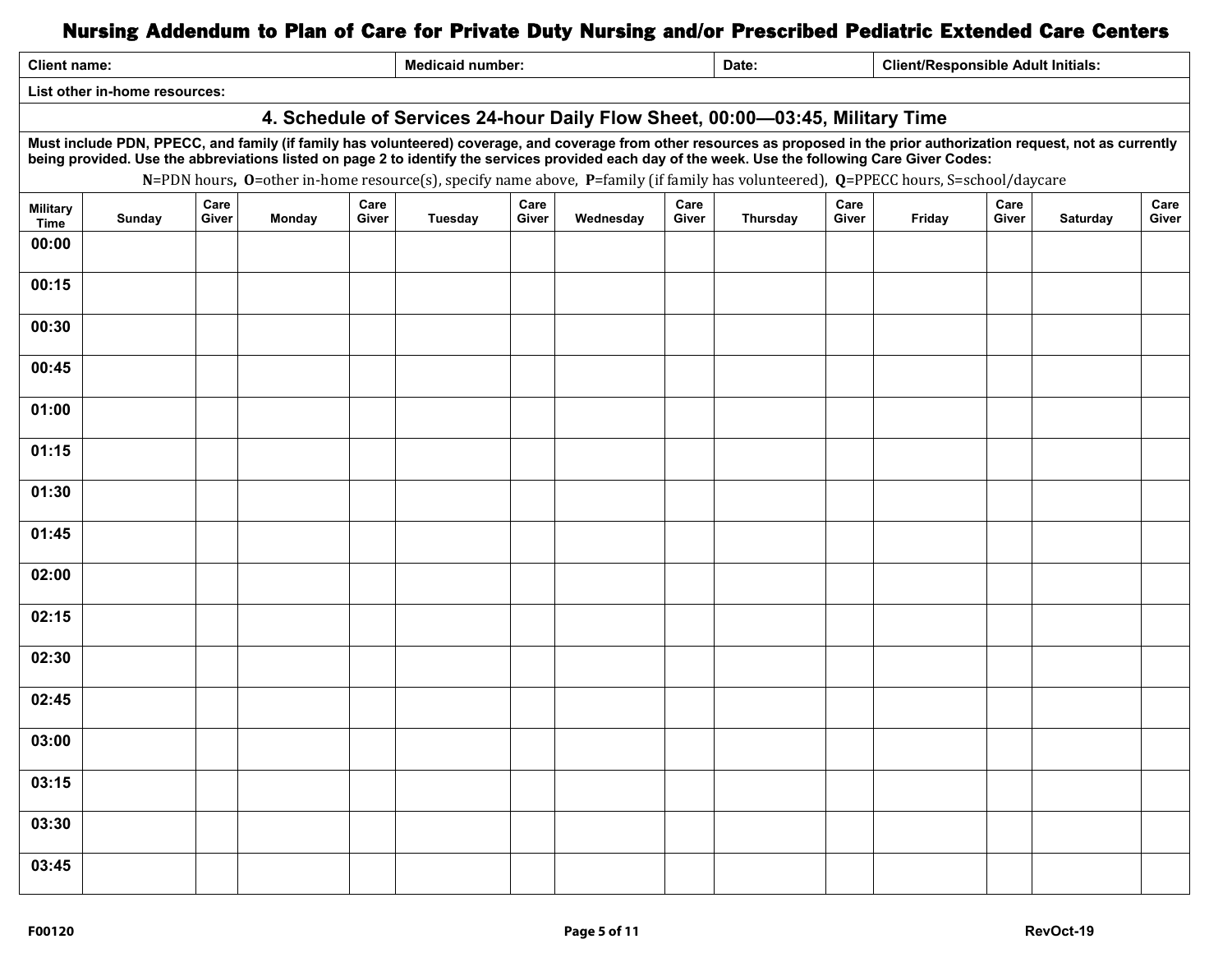| <b>Client name:</b>                                                                                                                                                                                                                                                                                                                                                        |                                                                              |               |               |               | <b>Medicaid number:</b> |               |           |               | Date:    |               | <b>Client/Responsible Adult Initials:</b> |               |                 |               |
|----------------------------------------------------------------------------------------------------------------------------------------------------------------------------------------------------------------------------------------------------------------------------------------------------------------------------------------------------------------------------|------------------------------------------------------------------------------|---------------|---------------|---------------|-------------------------|---------------|-----------|---------------|----------|---------------|-------------------------------------------|---------------|-----------------|---------------|
|                                                                                                                                                                                                                                                                                                                                                                            | List other in-home resources:                                                |               |               |               |                         |               |           |               |          |               |                                           |               |                 |               |
|                                                                                                                                                                                                                                                                                                                                                                            | 4. Schedule of Services 24-hour Daily Flow Sheet, 04:00-07:45, Military Time |               |               |               |                         |               |           |               |          |               |                                           |               |                 |               |
| Must include PPECC, PDN, and family (if family has volunteered) coverage, and coverage from other resources as proposed in the prior authorization<br>request, not as currently being provided. Use the following Care Giver Codes:<br>N=PDN hours, O=other in-home resource(s), specify name above, P=family (if family has volunteered), Q=PPECC hours, S=school/daycare |                                                                              |               |               |               |                         |               |           |               |          |               |                                           |               |                 |               |
| <b>Military</b><br>Time                                                                                                                                                                                                                                                                                                                                                    | Sunday                                                                       | Care<br>Giver | <b>Monday</b> | Care<br>Giver | <b>Tuesday</b>          | Care<br>Giver | Wednesday | Care<br>Giver | Thursday | Care<br>Giver | Friday                                    | Care<br>Giver | <b>Saturday</b> | Care<br>Giver |
| 04:00                                                                                                                                                                                                                                                                                                                                                                      |                                                                              |               |               |               |                         |               |           |               |          |               |                                           |               |                 |               |
| 04:15                                                                                                                                                                                                                                                                                                                                                                      |                                                                              |               |               |               |                         |               |           |               |          |               |                                           |               |                 |               |
| 04:30                                                                                                                                                                                                                                                                                                                                                                      |                                                                              |               |               |               |                         |               |           |               |          |               |                                           |               |                 |               |
| 04:45                                                                                                                                                                                                                                                                                                                                                                      |                                                                              |               |               |               |                         |               |           |               |          |               |                                           |               |                 |               |
| 05:00                                                                                                                                                                                                                                                                                                                                                                      |                                                                              |               |               |               |                         |               |           |               |          |               |                                           |               |                 |               |
| 05:15                                                                                                                                                                                                                                                                                                                                                                      |                                                                              |               |               |               |                         |               |           |               |          |               |                                           |               |                 |               |
| 05:30                                                                                                                                                                                                                                                                                                                                                                      |                                                                              |               |               |               |                         |               |           |               |          |               |                                           |               |                 |               |
| 05:45                                                                                                                                                                                                                                                                                                                                                                      |                                                                              |               |               |               |                         |               |           |               |          |               |                                           |               |                 |               |
| 06:00                                                                                                                                                                                                                                                                                                                                                                      |                                                                              |               |               |               |                         |               |           |               |          |               |                                           |               |                 |               |
| 06:15                                                                                                                                                                                                                                                                                                                                                                      |                                                                              |               |               |               |                         |               |           |               |          |               |                                           |               |                 |               |
| 06:30                                                                                                                                                                                                                                                                                                                                                                      |                                                                              |               |               |               |                         |               |           |               |          |               |                                           |               |                 |               |
| 06:45                                                                                                                                                                                                                                                                                                                                                                      |                                                                              |               |               |               |                         |               |           |               |          |               |                                           |               |                 |               |
| 07:00                                                                                                                                                                                                                                                                                                                                                                      |                                                                              |               |               |               |                         |               |           |               |          |               |                                           |               |                 |               |
| 07:15                                                                                                                                                                                                                                                                                                                                                                      |                                                                              |               |               |               |                         |               |           |               |          |               |                                           |               |                 |               |
| 07:30                                                                                                                                                                                                                                                                                                                                                                      |                                                                              |               |               |               |                         |               |           |               |          |               |                                           |               |                 |               |
| 07:45                                                                                                                                                                                                                                                                                                                                                                      |                                                                              |               |               |               |                         |               |           |               |          |               |                                           |               |                 |               |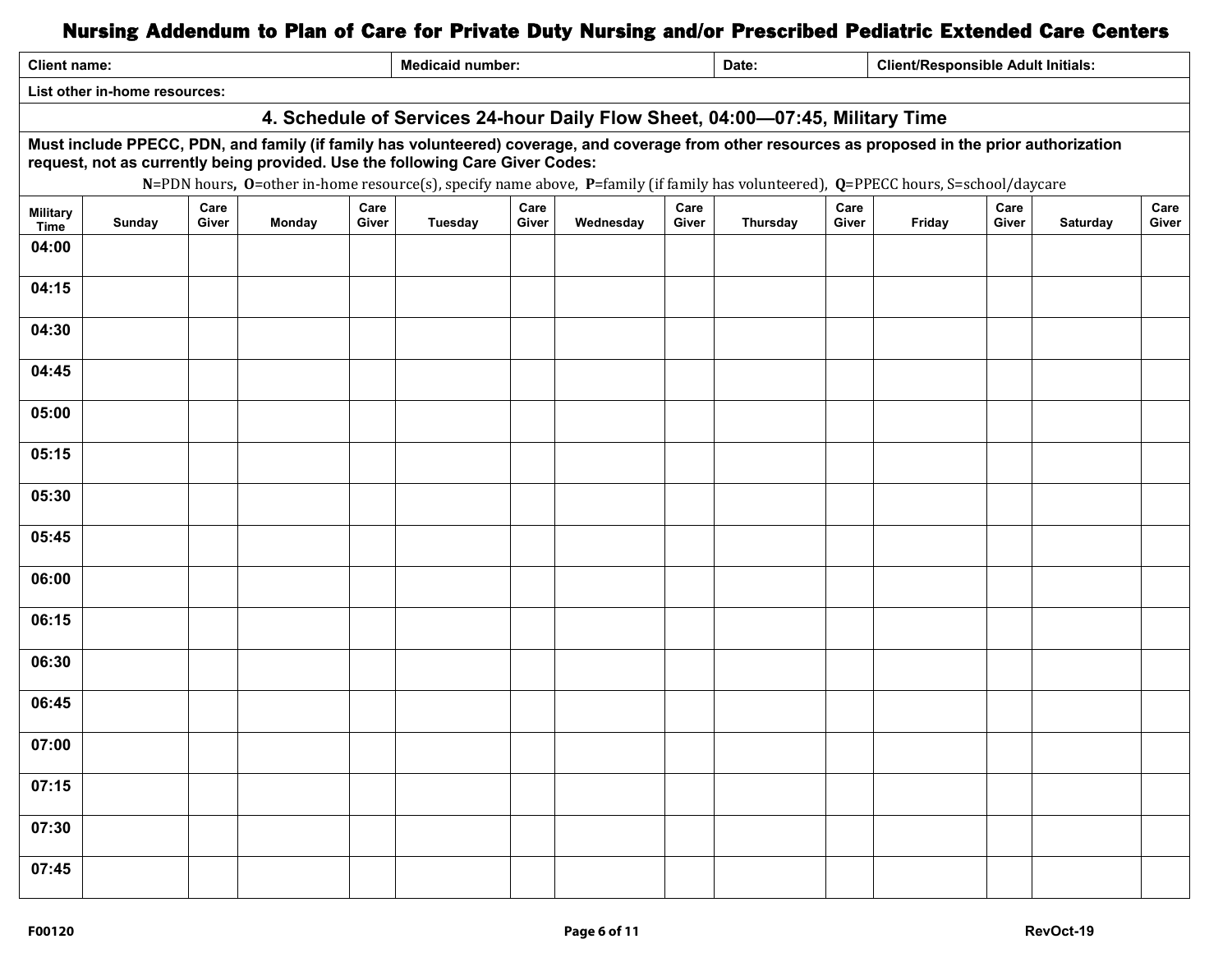| <b>Client name:</b>                                                                                                                                                                                                                                                                                                                                                        |                                                                              |               |        |               | <b>Medicaid number:</b> |               |           |               | Date:    |               |        | <b>Client/Responsible Adult Initials:</b> |          |               |
|----------------------------------------------------------------------------------------------------------------------------------------------------------------------------------------------------------------------------------------------------------------------------------------------------------------------------------------------------------------------------|------------------------------------------------------------------------------|---------------|--------|---------------|-------------------------|---------------|-----------|---------------|----------|---------------|--------|-------------------------------------------|----------|---------------|
|                                                                                                                                                                                                                                                                                                                                                                            | List other in-home resources:                                                |               |        |               |                         |               |           |               |          |               |        |                                           |          |               |
|                                                                                                                                                                                                                                                                                                                                                                            | 4. Schedule of Services 24-hour Daily Flow Sheet, 08:00-11:45, Military Time |               |        |               |                         |               |           |               |          |               |        |                                           |          |               |
| Must include PPECC, PDN, and family (if family has volunteered) coverage, and coverage from other resources as proposed in the prior authorization<br>request, not as currently being provided. Use the following Care Giver Codes:<br>N=PDN hours, O=other in-home resource(s), specify name above, P=family (if family has volunteered), Q=PPECC hours, S=school/daycare |                                                                              |               |        |               |                         |               |           |               |          |               |        |                                           |          |               |
| <b>Military</b><br>Time                                                                                                                                                                                                                                                                                                                                                    | Sunday                                                                       | Care<br>Giver | Monday | Care<br>Giver | <b>Tuesday</b>          | Care<br>Giver | Wednesday | Care<br>Giver | Thursday | Care<br>Giver | Friday | Care<br>Giver                             | Saturday | Care<br>Giver |
| 08:00                                                                                                                                                                                                                                                                                                                                                                      |                                                                              |               |        |               |                         |               |           |               |          |               |        |                                           |          |               |
| 08:15                                                                                                                                                                                                                                                                                                                                                                      |                                                                              |               |        |               |                         |               |           |               |          |               |        |                                           |          |               |
| 08:30                                                                                                                                                                                                                                                                                                                                                                      |                                                                              |               |        |               |                         |               |           |               |          |               |        |                                           |          |               |
| 08:45                                                                                                                                                                                                                                                                                                                                                                      |                                                                              |               |        |               |                         |               |           |               |          |               |        |                                           |          |               |
| 09:00                                                                                                                                                                                                                                                                                                                                                                      |                                                                              |               |        |               |                         |               |           |               |          |               |        |                                           |          |               |
| 09:15                                                                                                                                                                                                                                                                                                                                                                      |                                                                              |               |        |               |                         |               |           |               |          |               |        |                                           |          |               |
| 09:30                                                                                                                                                                                                                                                                                                                                                                      |                                                                              |               |        |               |                         |               |           |               |          |               |        |                                           |          |               |
| 09:45                                                                                                                                                                                                                                                                                                                                                                      |                                                                              |               |        |               |                         |               |           |               |          |               |        |                                           |          |               |
| 10:00                                                                                                                                                                                                                                                                                                                                                                      |                                                                              |               |        |               |                         |               |           |               |          |               |        |                                           |          |               |
| 10:15                                                                                                                                                                                                                                                                                                                                                                      |                                                                              |               |        |               |                         |               |           |               |          |               |        |                                           |          |               |
| 10:30                                                                                                                                                                                                                                                                                                                                                                      |                                                                              |               |        |               |                         |               |           |               |          |               |        |                                           |          |               |
| 10:45                                                                                                                                                                                                                                                                                                                                                                      |                                                                              |               |        |               |                         |               |           |               |          |               |        |                                           |          |               |
| 11:00                                                                                                                                                                                                                                                                                                                                                                      |                                                                              |               |        |               |                         |               |           |               |          |               |        |                                           |          |               |
| 11:15                                                                                                                                                                                                                                                                                                                                                                      |                                                                              |               |        |               |                         |               |           |               |          |               |        |                                           |          |               |
| 11:30                                                                                                                                                                                                                                                                                                                                                                      |                                                                              |               |        |               |                         |               |           |               |          |               |        |                                           |          |               |
| 11:45                                                                                                                                                                                                                                                                                                                                                                      |                                                                              |               |        |               |                         |               |           |               |          |               |        |                                           |          |               |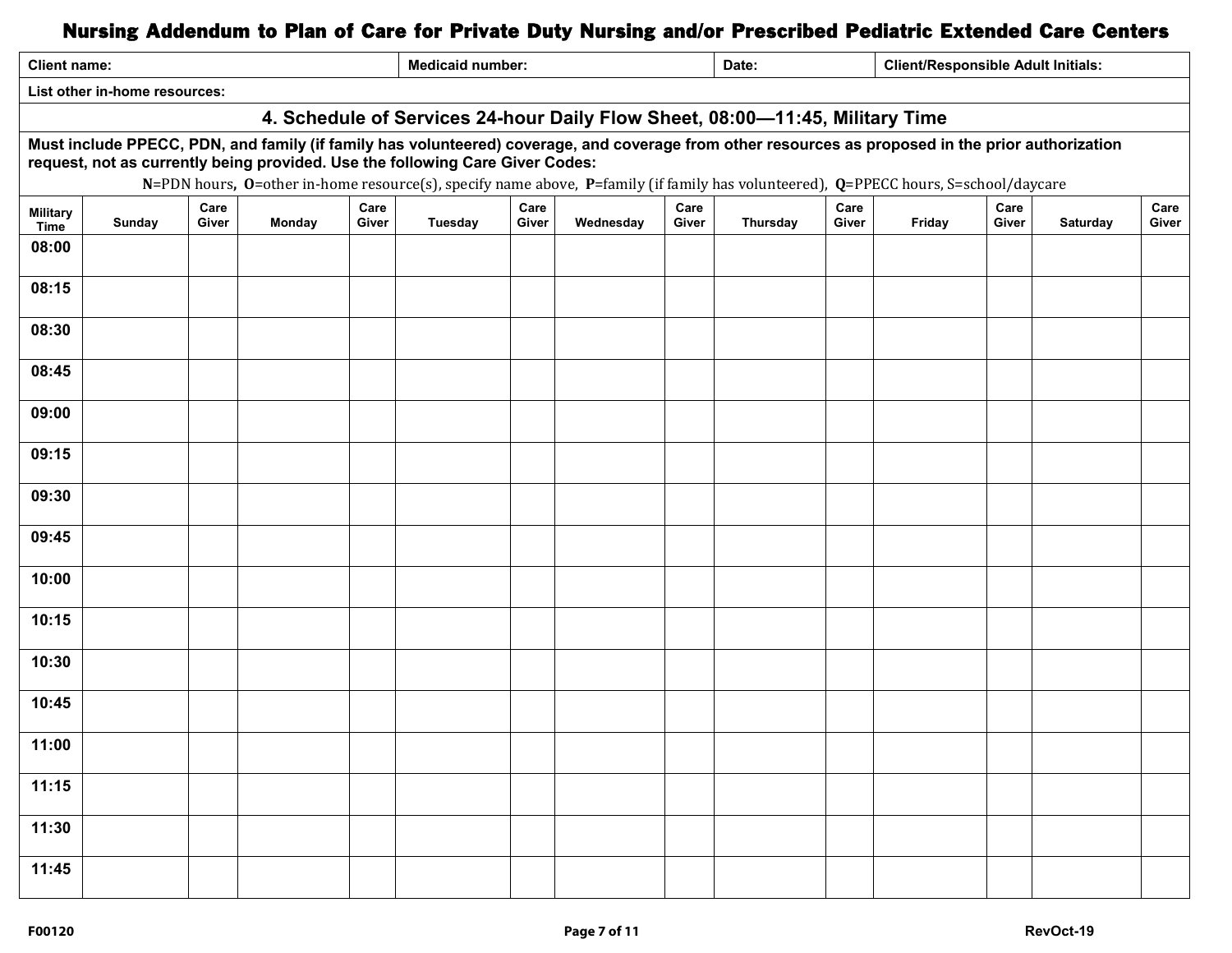| <b>Medicaid number:</b><br><b>Client/Responsible Adult Initials:</b><br><b>Client name:</b><br>Date: |                                                                                                                                                                                                                                                                                                                                                                            |               |        |               |         |               |           |               |          |               |        |               |          |               |
|------------------------------------------------------------------------------------------------------|----------------------------------------------------------------------------------------------------------------------------------------------------------------------------------------------------------------------------------------------------------------------------------------------------------------------------------------------------------------------------|---------------|--------|---------------|---------|---------------|-----------|---------------|----------|---------------|--------|---------------|----------|---------------|
| List other in-home resources:                                                                        |                                                                                                                                                                                                                                                                                                                                                                            |               |        |               |         |               |           |               |          |               |        |               |          |               |
| 4. Schedule of Services 24-hour Daily Flow Sheet, 12:00-15:45, Military Time                         |                                                                                                                                                                                                                                                                                                                                                                            |               |        |               |         |               |           |               |          |               |        |               |          |               |
|                                                                                                      | Must include PPECC, PDN, and family (if family has volunteered) coverage, and coverage from other resources as proposed in the prior authorization<br>request, not as currently being provided. Use the following Care Giver Codes:<br>N=PDN hours, O=other in-home resource(s), specify name above, P=family (if family has volunteered), Q=PPECC hours, S=school/daycare |               |        |               |         |               |           |               |          |               |        |               |          |               |
| <b>Military</b><br><b>Time</b>                                                                       | Sunday                                                                                                                                                                                                                                                                                                                                                                     | Care<br>Giver | Monday | Care<br>Giver | Tuesday | Care<br>Giver | Wednesday | Care<br>Giver | Thursday | Care<br>Giver | Friday | Care<br>Giver | Saturday | Care<br>Giver |
| 12:00                                                                                                |                                                                                                                                                                                                                                                                                                                                                                            |               |        |               |         |               |           |               |          |               |        |               |          |               |
| 12:15                                                                                                |                                                                                                                                                                                                                                                                                                                                                                            |               |        |               |         |               |           |               |          |               |        |               |          |               |
| 12:30                                                                                                |                                                                                                                                                                                                                                                                                                                                                                            |               |        |               |         |               |           |               |          |               |        |               |          |               |
| 12:45                                                                                                |                                                                                                                                                                                                                                                                                                                                                                            |               |        |               |         |               |           |               |          |               |        |               |          |               |
| 13:00                                                                                                |                                                                                                                                                                                                                                                                                                                                                                            |               |        |               |         |               |           |               |          |               |        |               |          |               |
| 13:15                                                                                                |                                                                                                                                                                                                                                                                                                                                                                            |               |        |               |         |               |           |               |          |               |        |               |          |               |
| 13:30                                                                                                |                                                                                                                                                                                                                                                                                                                                                                            |               |        |               |         |               |           |               |          |               |        |               |          |               |
| 13:45                                                                                                |                                                                                                                                                                                                                                                                                                                                                                            |               |        |               |         |               |           |               |          |               |        |               |          |               |
| 14:00                                                                                                |                                                                                                                                                                                                                                                                                                                                                                            |               |        |               |         |               |           |               |          |               |        |               |          |               |
| 14:15                                                                                                |                                                                                                                                                                                                                                                                                                                                                                            |               |        |               |         |               |           |               |          |               |        |               |          |               |
| 14:30                                                                                                |                                                                                                                                                                                                                                                                                                                                                                            |               |        |               |         |               |           |               |          |               |        |               |          |               |
| 14:45                                                                                                |                                                                                                                                                                                                                                                                                                                                                                            |               |        |               |         |               |           |               |          |               |        |               |          |               |
| 15:00                                                                                                |                                                                                                                                                                                                                                                                                                                                                                            |               |        |               |         |               |           |               |          |               |        |               |          |               |
| 15:15                                                                                                |                                                                                                                                                                                                                                                                                                                                                                            |               |        |               |         |               |           |               |          |               |        |               |          |               |
| 15:30                                                                                                |                                                                                                                                                                                                                                                                                                                                                                            |               |        |               |         |               |           |               |          |               |        |               |          |               |
| 15:45                                                                                                |                                                                                                                                                                                                                                                                                                                                                                            |               |        |               |         |               |           |               |          |               |        |               |          |               |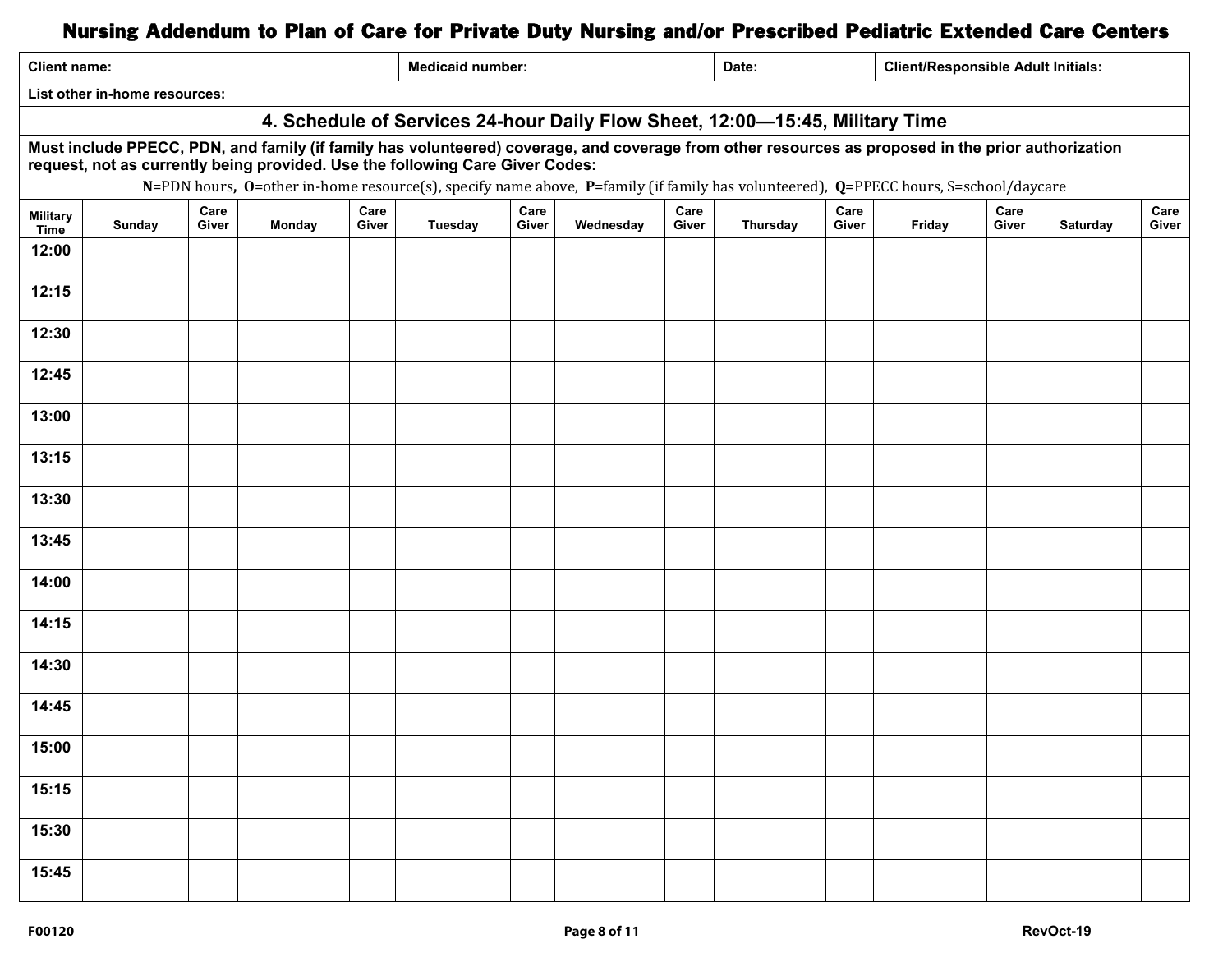| <b>Client name:</b>                                                                                                                                                                                                                                                                                                                                                        |                                                                              |               |        |               | <b>Medicaid number:</b> |               |           |               | Date:    |               |        | <b>Client/Responsible Adult Initials:</b> |          |               |
|----------------------------------------------------------------------------------------------------------------------------------------------------------------------------------------------------------------------------------------------------------------------------------------------------------------------------------------------------------------------------|------------------------------------------------------------------------------|---------------|--------|---------------|-------------------------|---------------|-----------|---------------|----------|---------------|--------|-------------------------------------------|----------|---------------|
|                                                                                                                                                                                                                                                                                                                                                                            | List other in-home resources:                                                |               |        |               |                         |               |           |               |          |               |        |                                           |          |               |
|                                                                                                                                                                                                                                                                                                                                                                            | 4. Schedule of Services 24-hour Daily Flow Sheet, 16:00-19:45, Military Time |               |        |               |                         |               |           |               |          |               |        |                                           |          |               |
| Must include PPECC, PDN, and family (if family has volunteered) coverage, and coverage from other resources as proposed in the prior authorization<br>request, not as currently being provided. Use the following Care Giver Codes:<br>N=PDN hours, O=other in-home resource(s), specify name above, P=family (if family has volunteered), Q=PPECC hours, S=school/daycare |                                                                              |               |        |               |                         |               |           |               |          |               |        |                                           |          |               |
| <b>Military</b><br>Time                                                                                                                                                                                                                                                                                                                                                    | Sunday                                                                       | Care<br>Giver | Monday | Care<br>Giver | <b>Tuesday</b>          | Care<br>Giver | Wednesday | Care<br>Giver | Thursday | Care<br>Giver | Friday | Care<br>Giver                             | Saturday | Care<br>Giver |
| 16:00                                                                                                                                                                                                                                                                                                                                                                      |                                                                              |               |        |               |                         |               |           |               |          |               |        |                                           |          |               |
| 16:15                                                                                                                                                                                                                                                                                                                                                                      |                                                                              |               |        |               |                         |               |           |               |          |               |        |                                           |          |               |
| 16:30                                                                                                                                                                                                                                                                                                                                                                      |                                                                              |               |        |               |                         |               |           |               |          |               |        |                                           |          |               |
| 16:45                                                                                                                                                                                                                                                                                                                                                                      |                                                                              |               |        |               |                         |               |           |               |          |               |        |                                           |          |               |
| 17:00                                                                                                                                                                                                                                                                                                                                                                      |                                                                              |               |        |               |                         |               |           |               |          |               |        |                                           |          |               |
| 17:15                                                                                                                                                                                                                                                                                                                                                                      |                                                                              |               |        |               |                         |               |           |               |          |               |        |                                           |          |               |
| 17:30                                                                                                                                                                                                                                                                                                                                                                      |                                                                              |               |        |               |                         |               |           |               |          |               |        |                                           |          |               |
| 17:45                                                                                                                                                                                                                                                                                                                                                                      |                                                                              |               |        |               |                         |               |           |               |          |               |        |                                           |          |               |
| 18:00                                                                                                                                                                                                                                                                                                                                                                      |                                                                              |               |        |               |                         |               |           |               |          |               |        |                                           |          |               |
| 18:15                                                                                                                                                                                                                                                                                                                                                                      |                                                                              |               |        |               |                         |               |           |               |          |               |        |                                           |          |               |
| 18:30                                                                                                                                                                                                                                                                                                                                                                      |                                                                              |               |        |               |                         |               |           |               |          |               |        |                                           |          |               |
| 18:45                                                                                                                                                                                                                                                                                                                                                                      |                                                                              |               |        |               |                         |               |           |               |          |               |        |                                           |          |               |
| 19:00                                                                                                                                                                                                                                                                                                                                                                      |                                                                              |               |        |               |                         |               |           |               |          |               |        |                                           |          |               |
| 19:15                                                                                                                                                                                                                                                                                                                                                                      |                                                                              |               |        |               |                         |               |           |               |          |               |        |                                           |          |               |
| 19:30                                                                                                                                                                                                                                                                                                                                                                      |                                                                              |               |        |               |                         |               |           |               |          |               |        |                                           |          |               |
| 19:45                                                                                                                                                                                                                                                                                                                                                                      |                                                                              |               |        |               |                         |               |           |               |          |               |        |                                           |          |               |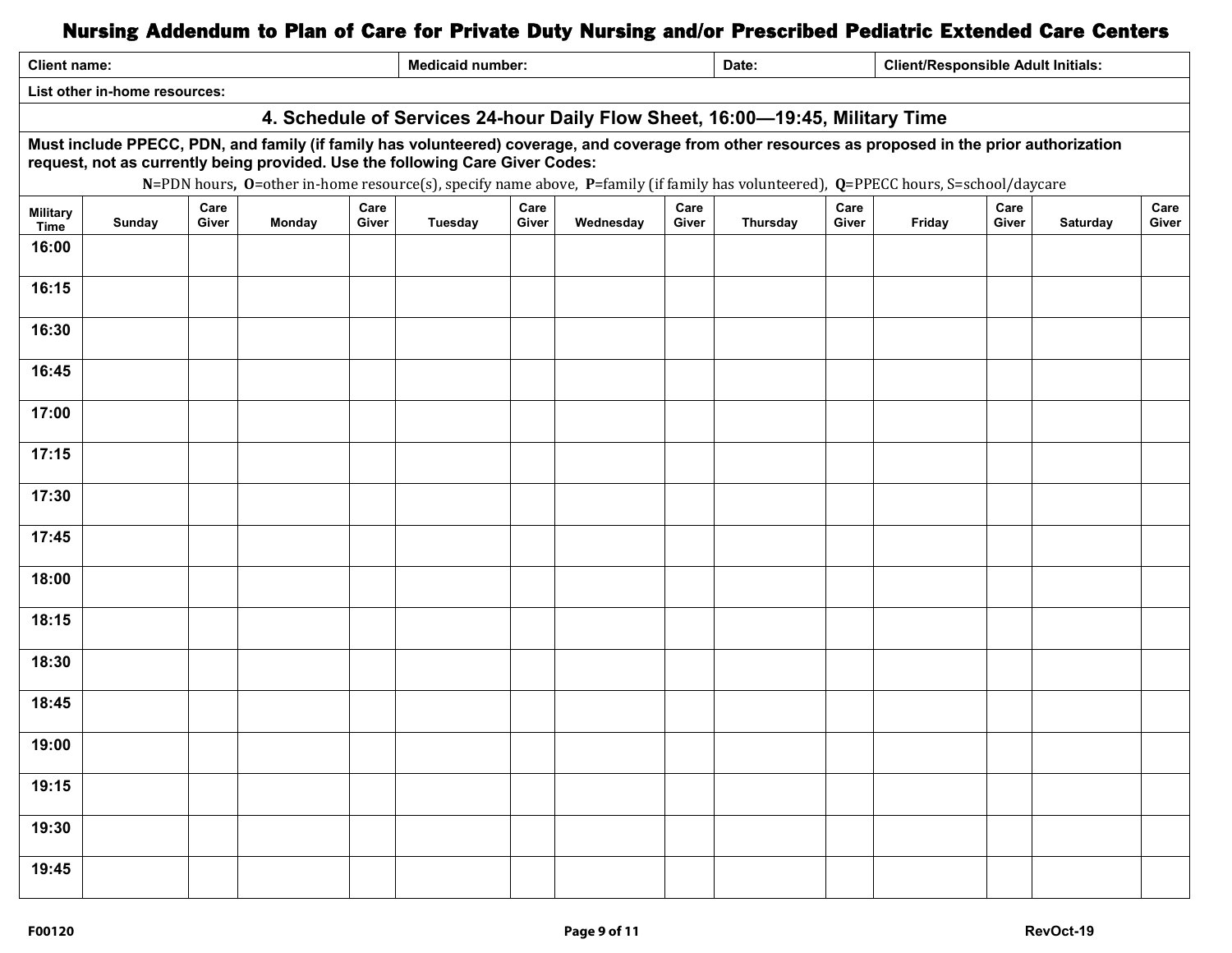| <b>Client name:</b>                                                                                                                                                                                                                                                                                                                                                        |                                                                              |               |        |               | <b>Medicaid number:</b> |               |           |               | <b>Client/Responsible Adult Initials:</b><br>Date: |               |        |               |          |               |
|----------------------------------------------------------------------------------------------------------------------------------------------------------------------------------------------------------------------------------------------------------------------------------------------------------------------------------------------------------------------------|------------------------------------------------------------------------------|---------------|--------|---------------|-------------------------|---------------|-----------|---------------|----------------------------------------------------|---------------|--------|---------------|----------|---------------|
|                                                                                                                                                                                                                                                                                                                                                                            | List other in-home resources:                                                |               |        |               |                         |               |           |               |                                                    |               |        |               |          |               |
|                                                                                                                                                                                                                                                                                                                                                                            | 4. Schedule of Services 24-hour Daily Flow Sheet, 20:00-23:45, Military Time |               |        |               |                         |               |           |               |                                                    |               |        |               |          |               |
| Must include PPECC, PDN, and family (if family has volunteered) coverage, and coverage from other resources as proposed in the prior authorization<br>request, not as currently being provided. Use the following Care Giver Codes:<br>N=PDN hours, O=other in-home resource(s), specify name above, P=family (if family has volunteered), Q=PPECC hours, S=school/daycare |                                                                              |               |        |               |                         |               |           |               |                                                    |               |        |               |          |               |
| <b>Military</b><br>Time                                                                                                                                                                                                                                                                                                                                                    | Sunday                                                                       | Care<br>Giver | Monday | Care<br>Giver | <b>Tuesday</b>          | Care<br>Giver | Wednesday | Care<br>Giver | Thursday                                           | Care<br>Giver | Friday | Care<br>Giver | Saturday | Care<br>Giver |
| 20:00                                                                                                                                                                                                                                                                                                                                                                      |                                                                              |               |        |               |                         |               |           |               |                                                    |               |        |               |          |               |
| 20:15                                                                                                                                                                                                                                                                                                                                                                      |                                                                              |               |        |               |                         |               |           |               |                                                    |               |        |               |          |               |
| 20:30                                                                                                                                                                                                                                                                                                                                                                      |                                                                              |               |        |               |                         |               |           |               |                                                    |               |        |               |          |               |
| 20:45                                                                                                                                                                                                                                                                                                                                                                      |                                                                              |               |        |               |                         |               |           |               |                                                    |               |        |               |          |               |
| 21:00                                                                                                                                                                                                                                                                                                                                                                      |                                                                              |               |        |               |                         |               |           |               |                                                    |               |        |               |          |               |
| 21:15                                                                                                                                                                                                                                                                                                                                                                      |                                                                              |               |        |               |                         |               |           |               |                                                    |               |        |               |          |               |
| 21:30                                                                                                                                                                                                                                                                                                                                                                      |                                                                              |               |        |               |                         |               |           |               |                                                    |               |        |               |          |               |
| 21:45                                                                                                                                                                                                                                                                                                                                                                      |                                                                              |               |        |               |                         |               |           |               |                                                    |               |        |               |          |               |
| 22:00                                                                                                                                                                                                                                                                                                                                                                      |                                                                              |               |        |               |                         |               |           |               |                                                    |               |        |               |          |               |
| 22:15                                                                                                                                                                                                                                                                                                                                                                      |                                                                              |               |        |               |                         |               |           |               |                                                    |               |        |               |          |               |
| 22:30                                                                                                                                                                                                                                                                                                                                                                      |                                                                              |               |        |               |                         |               |           |               |                                                    |               |        |               |          |               |
| 22:45                                                                                                                                                                                                                                                                                                                                                                      |                                                                              |               |        |               |                         |               |           |               |                                                    |               |        |               |          |               |
| 23:00                                                                                                                                                                                                                                                                                                                                                                      |                                                                              |               |        |               |                         |               |           |               |                                                    |               |        |               |          |               |
| 23:15                                                                                                                                                                                                                                                                                                                                                                      |                                                                              |               |        |               |                         |               |           |               |                                                    |               |        |               |          |               |
| 23:30                                                                                                                                                                                                                                                                                                                                                                      |                                                                              |               |        |               |                         |               |           |               |                                                    |               |        |               |          |               |
| 23:45                                                                                                                                                                                                                                                                                                                                                                      |                                                                              |               |        |               |                         |               |           |               |                                                    |               |        |               |          |               |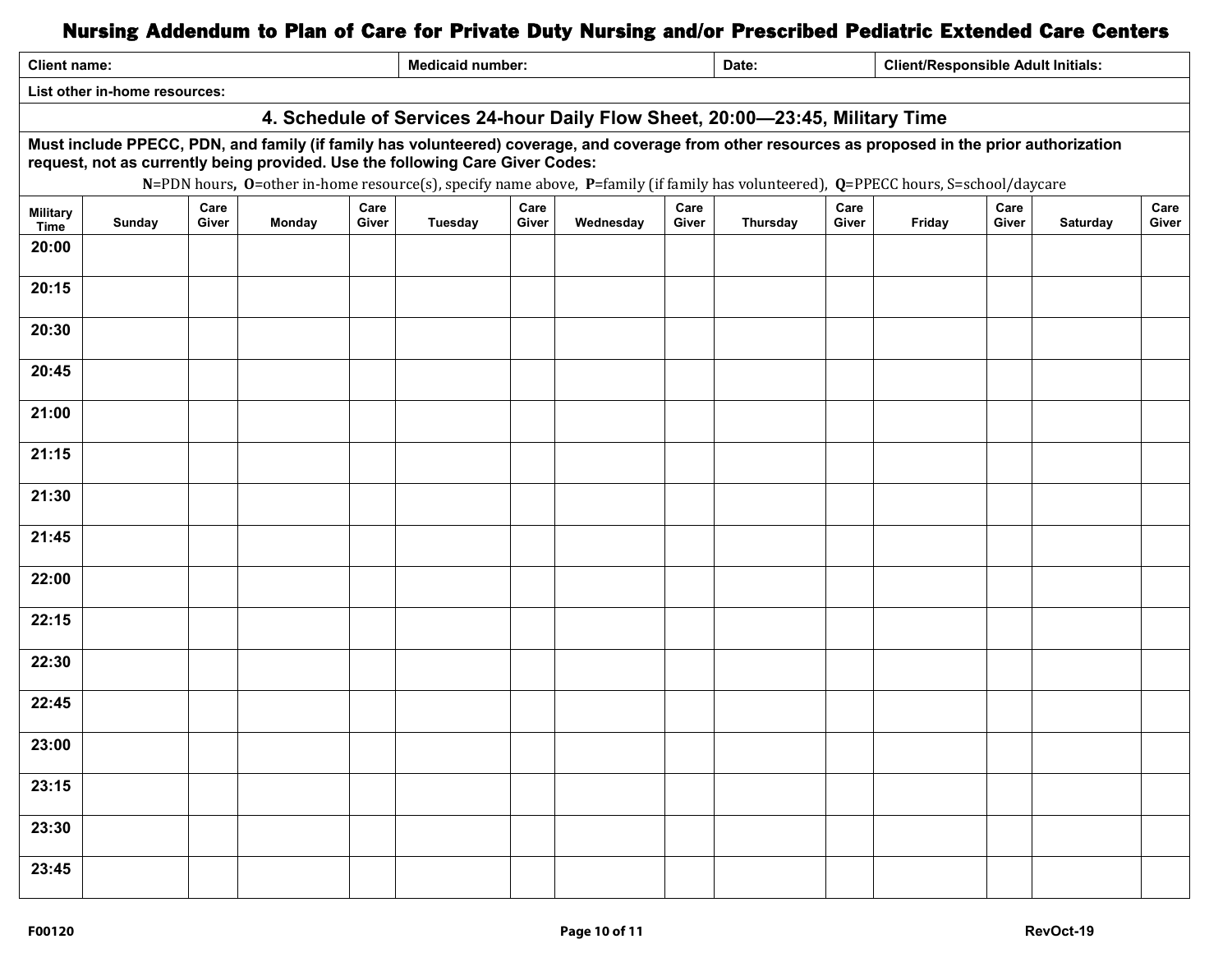|                        | <b>Client name:</b>                                                                                                                                                                                                                                                                                                                                                                                                                                 | <b>Medicaid number:</b>    |               | Date: |       |  |  |  |  |  |
|------------------------|-----------------------------------------------------------------------------------------------------------------------------------------------------------------------------------------------------------------------------------------------------------------------------------------------------------------------------------------------------------------------------------------------------------------------------------------------------|----------------------------|---------------|-------|-------|--|--|--|--|--|
|                        | 5. Acknowledgements                                                                                                                                                                                                                                                                                                                                                                                                                                 |                            |               |       |       |  |  |  |  |  |
|                        | Must be signed by the client/responsible adult, the skilled nursing provider(s) (PDN and/or PPECC) and the<br>prescribing physician.<br>By signing this form, the client/responsible adult, the skilled nursing provider (PDN and/or PPECC) and the prescribing physician<br>acknowledge:                                                                                                                                                           |                            |               |       |       |  |  |  |  |  |
|                        | Clients under 18 years of age reside with an identified responsible adult/parent/guardian who is either trained to provide nursing<br>care or is capable of initiating an identified contingency plan when scheduled PDN or PPECC services are unexpectedly<br>unavailable;                                                                                                                                                                         |                            |               |       |       |  |  |  |  |  |
| $\bullet$              | The client/responsible adult has provided written consent to the treatment;                                                                                                                                                                                                                                                                                                                                                                         |                            |               |       |       |  |  |  |  |  |
| $\bullet$              | The client has identified contingency and discharge plans;                                                                                                                                                                                                                                                                                                                                                                                          |                            |               |       |       |  |  |  |  |  |
| $\bullet$              | The client has a primary physician who provides ongoing health care and medical supervision;                                                                                                                                                                                                                                                                                                                                                        |                            |               |       |       |  |  |  |  |  |
| $\bullet$              | The place(s) where PDN and/or PPECC services will be delivered supports the health and safety of the client;                                                                                                                                                                                                                                                                                                                                        |                            |               |       |       |  |  |  |  |  |
| $\bullet$              | If applicable, there are necessary backup utilities, communication, fire and safety systems available and functional;                                                                                                                                                                                                                                                                                                                               |                            |               |       |       |  |  |  |  |  |
| $\bullet$              | The client's consent to share personal health information with other health care providers, as needed to ensure coordination of care;                                                                                                                                                                                                                                                                                                               |                            |               |       |       |  |  |  |  |  |
| $\bullet$              | Discussion and receipt of information about skilled nursing (PDN and/or PPECC) services;<br>PDN and/or PPECC services are not authorized for respite, child care, activities of daily living or housekeeping;                                                                                                                                                                                                                                       |                            |               |       |       |  |  |  |  |  |
| $\bullet$<br>$\bullet$ |                                                                                                                                                                                                                                                                                                                                                                                                                                                     |                            |               |       |       |  |  |  |  |  |
| $\bullet$              | Participation in the development of the Nursing Care Plan for this client;<br>Emergency plans are part of the client's care plan and include telephone numbers for the client's physician, ambulance, hospital,<br>and equipment supplier and information on how to handle emergency situations;                                                                                                                                                    |                            |               |       |       |  |  |  |  |  |
| $\bullet$              |                                                                                                                                                                                                                                                                                                                                                                                                                                                     |                            |               |       |       |  |  |  |  |  |
| $\bullet$              | The client/responsible adult agrees to follow through with the plan of care as prescribed by the client's physician; and<br>All required criteria are met and completed documentation is submitted to TMHP.                                                                                                                                                                                                                                         |                            |               |       |       |  |  |  |  |  |
|                        | <b>Acknowledgement of Coordination of Approved Skilled Nursing Hours</b>                                                                                                                                                                                                                                                                                                                                                                            |                            |               |       |       |  |  |  |  |  |
|                        | By signing this form, the client/responsible adult, the prescribing physician, the PDN provider and the PPECC provider acknowledge:                                                                                                                                                                                                                                                                                                                 |                            |               |       |       |  |  |  |  |  |
|                        | The client/responsible adult understands that PDN and PPECC services are both considered skilled nursing services;                                                                                                                                                                                                                                                                                                                                  |                            |               |       |       |  |  |  |  |  |
| $\bullet$              | Skilled nursing services are authorized for a set number of hours based on the client's medical necessity at the time of the prior                                                                                                                                                                                                                                                                                                                  |                            |               |       |       |  |  |  |  |  |
|                        | authorization request;                                                                                                                                                                                                                                                                                                                                                                                                                              |                            |               |       |       |  |  |  |  |  |
|                        | The client/responsible adult has provided written consent, including acknowledgement, that subsequent approval of either PDN or<br>PPECC services will not increase the number of approved skilled nursing hours unless there is a documented change in the client's<br>medical condition, or the authorized hours are not commensurate to the client's medical needs and additional hours are medically<br>necessary;                              |                            |               |       |       |  |  |  |  |  |
| $\bullet$              | When PDN and PPECC providers are both authorized to provide skilled nursing tasks, the services will be provided by both<br>providers as documented in the "Schedule of Services 24-hour Daily Flow Sheet";                                                                                                                                                                                                                                         |                            |               |       |       |  |  |  |  |  |
| $\bullet$              | The client/responsible adult has provided written consent, including acknowledgement, that upon subsequent approval of PDN or<br>PPECC services the provider who submitted the initial prior authorization request that established the number of authorized skilled<br>nursing hours will have their authorized hours reduced; and                                                                                                                 |                            |               |       |       |  |  |  |  |  |
| $\bullet$              | The client/responsible adult, the prescribing physician, the PDN provider and the PPECC provider acknowledge the authorized<br>number of skilled nursing hours will not increase unless a revised prior authorization request is submitted to TMHP with<br>documentation that supports an increase in skilled nursing hours (a change in the client's medical condition or authorized hours are<br>not commensurate to the client's medical needs). |                            |               |       |       |  |  |  |  |  |
|                        |                                                                                                                                                                                                                                                                                                                                                                                                                                                     | <b>Required Signatures</b> |               |       |       |  |  |  |  |  |
|                        | Signature of client/responsible adult:                                                                                                                                                                                                                                                                                                                                                                                                              |                            | Printed name: |       | Date: |  |  |  |  |  |
|                        | Signature of PDN provider:                                                                                                                                                                                                                                                                                                                                                                                                                          |                            | Printed name: |       | Date: |  |  |  |  |  |
|                        | Signature of PPECC provider:                                                                                                                                                                                                                                                                                                                                                                                                                        | Printed name:              |               | Date: |       |  |  |  |  |  |
|                        | Signature of prescribing physician:                                                                                                                                                                                                                                                                                                                                                                                                                 |                            | Printed name: |       | Date: |  |  |  |  |  |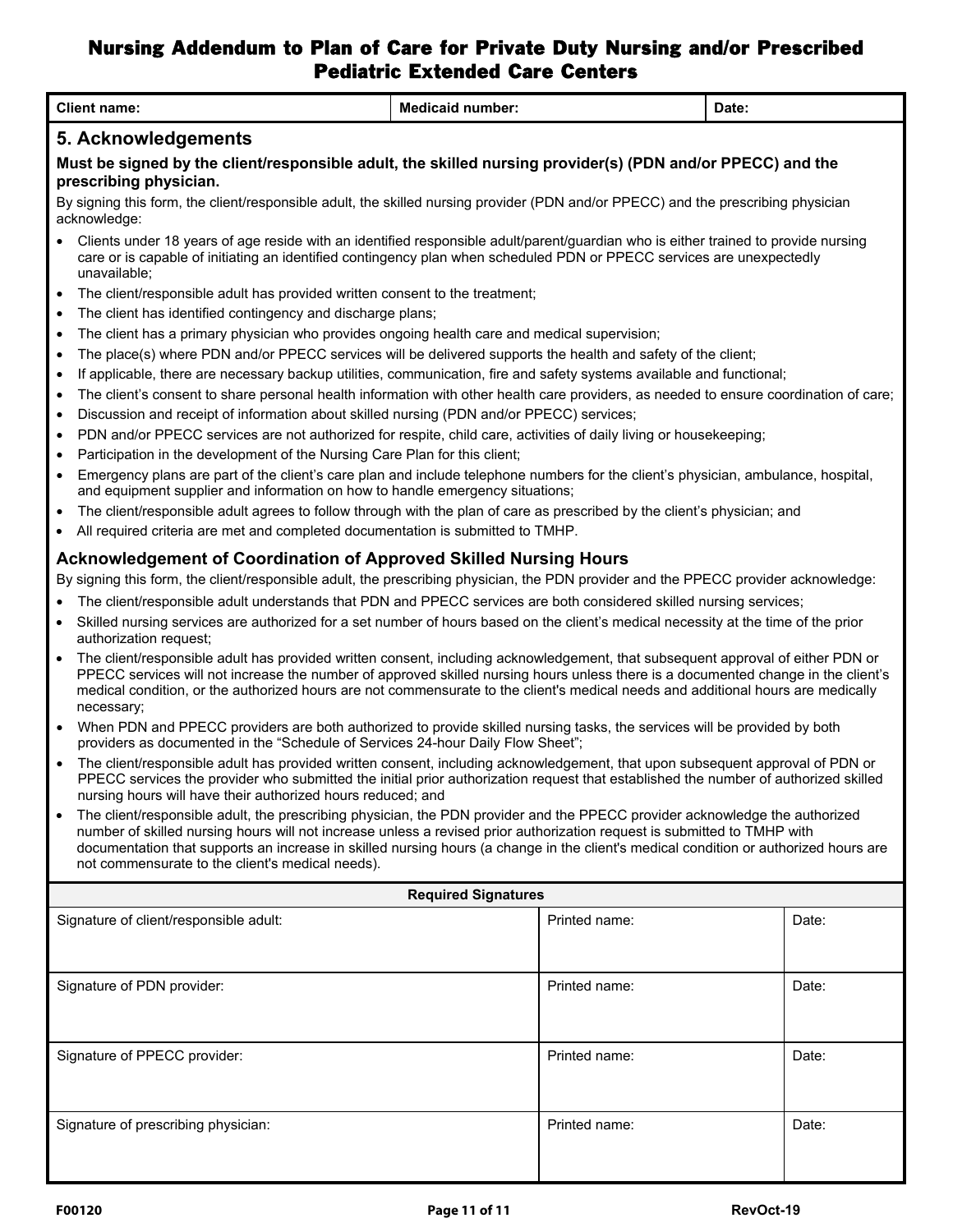# **CCP Prior Authorization Private Duty Nursing 6-Month Authorization**

### **Prior Authorization Request Submitter Certification Statement**

I certify and affirm that I am either the Provider, or have been specifically authorized by the Provider (hereinafter "Prior Authorization Request Submitter") to submit this prior authorization request.

The Provider and Prior Authorization Request Submitter certify and affirm under penalty of perjury that they are personally acquainted with the information supplied on the prior authorization form and any attachments or accompanying information and that it constitutes true, correct, complete and accurate information; does not contain any misrepresentations; and does not fail to include any information that might be deemed relevant or pertinent to the decision on which a prior authorization for payment would be made.

The Provider and Prior Authorization Request Submitter certify and affirm under penalty of perjury that the information supplied on the prior authorization form and any attachments or accompanying information was made by a person with knowledge of the act, event, condition, opinion, or diagnosis recorded; is kept in the ordinary course of business of the Provider; is the original or an exact duplicate of the original; and is maintained in the individual patient's medical record in accordance with the Texas Medicaid Provider Procedures Manual (TMPPM).

The Provider and Prior Authorization Request Submitter certify and affirm that they understand and agree that prior authorization is a condition of reimbursement and is not a guarantee of payment.

The Provider and Prior Authorization Request Submitter understand that payment of claims related to this prior authorization will be from Federal and State funds, and that any false claims, statements or documents, concealment of a material fact, or omitting relevant or pertinent information may constitute fraud and may be prosecuted under applicable federal and/or State laws. The Provider and Prior Authorization Request Submitter understand and agree that failure to provide true and accurate information, omit information, or provide notice of changes to the information previously provided may result in termination of the provider's Medicaid enrollment and/or personal exclusion from Texas Medicaid.

The Provider and Prior Authorization Request Submitter certify, affirm and agree that by checking "We Agree" that they have read and understand the Prior Authorization Agreement requirements as stated in the relevant Texas Medicaid Provider Procedures Manual and they agree and consent to the Certification above and to the Texas Medicaid & Healthcare Partnership (TMHP) Terms and Conditions.

□ We Agree